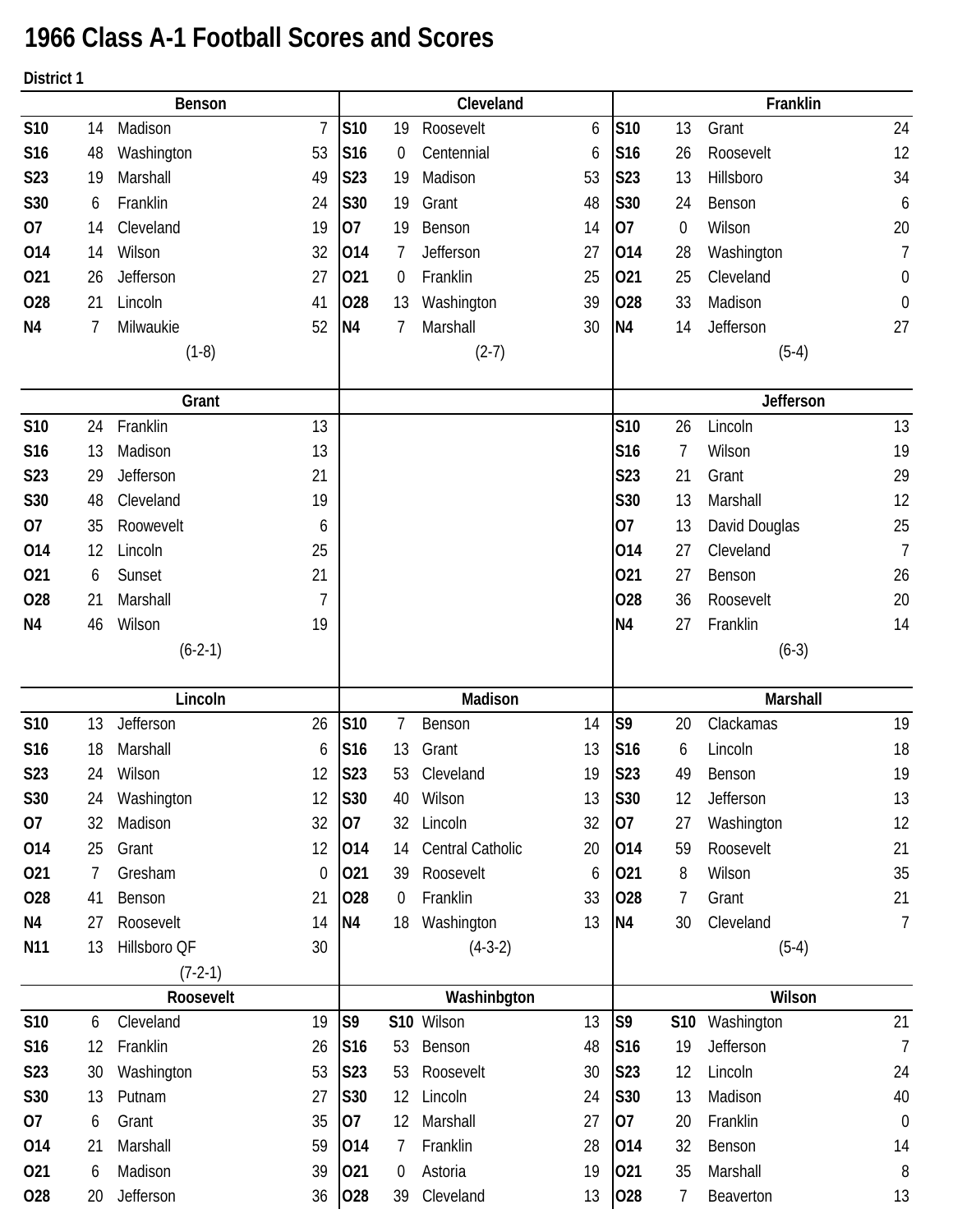| N <sub>4</sub>    | 14               | Lincoln           | 27               | N <sub>4</sub>  | 13               | Madison        | 18             | N <sub>4</sub>  | 19               | Grant          | 46               |
|-------------------|------------------|-------------------|------------------|-----------------|------------------|----------------|----------------|-----------------|------------------|----------------|------------------|
|                   |                  | $(0-9)$           |                  |                 |                  | $(4-5)$        |                |                 |                  | $(4-5)$        |                  |
| <b>District 2</b> |                  |                   |                  |                 |                  |                |                |                 |                  |                |                  |
|                   |                  | Canby             |                  |                 |                  |                |                |                 |                  | Estacfada      |                  |
| S9                | 7                | Reynolds          | 21               |                 |                  |                |                | S9              | 6                | Jesuit         | 35               |
| S16               | 13               | Wy'east           | 33               |                 |                  |                |                | S16             | 27               | Sandy          | 6                |
| S <sub>2</sub> 3  | 7                | Molalla           | 19               |                 |                  |                |                | S23             | 7                | Silverton      | 6                |
| S30               | 7                | Sandy             | 12               |                 |                  |                |                | S30             | 12               | The Dalles     | 27               |
| 07                | 0                | The Dalles        | 20               |                 |                  |                |                | 07              | 13               | Reynolds       | 31               |
| 014               | 0                | Estacada          | $\overline{1}$   |                 |                  |                |                | 014             | 7                | Canby          | $\mathbf 0$      |
| 021               | 0                | Parkrose          | 26               |                 |                  |                |                | 021             | 0                | Wy'east        | 13               |
| 028               | 0                | Jesuit            | 66               |                 |                  |                |                | <b>O28</b>      | 0                | parkrose       | 9                |
| N <sub>4</sub>    | 12               | Silverton         | 13               |                 |                  |                |                | N <sub>4</sub>  | 26               | Molalla        | 13               |
|                   |                  | $(0-9)$           |                  |                 |                  |                |                |                 |                  | $(4-5)$        |                  |
|                   |                  |                   |                  |                 |                  |                |                |                 |                  |                |                  |
|                   |                  | <b>Jesuit</b>     |                  |                 |                  | Molalla        |                |                 |                  | Parkrose       |                  |
| S9                | 35               | Estacada          | 6                | S9              | 13               | Sandy          | 28             | S <sub>9</sub>  | 41               | Silverton      | $\boldsymbol{0}$ |
| S16               | 46               | Silverton         | 6                | S16             | 7                | The Dalles     | 32             | S <sub>16</sub> | 27               | Reynolds       | $\overline{7}$   |
| S23               | 46               | Reynolds          | 0                | <b>S23</b>      | 19               | Canby          | 7              | <b>S23</b>      | 7                | <b>Wy'east</b> | $\boldsymbol{0}$ |
| S30               | 33               | <b>Wy'east</b>    | 13               | S30             | 0                | Parkrose       | 36             | <b>S30</b>      | 36               | Molalla        | $\boldsymbol{0}$ |
| 07                | 69               | Molalla           | 6                | 07              | 6                | Jesuit         | 69             | 07              | 44               | Sandy          | $\overline{1}$   |
| 014               | 33               | Sandy             | 13               | 014             | 6                | Silverton      | 12             | 014             | 40               | The Dalles     | 13               |
| 021               | 19               | The Dalles        | 20               | 021             | 0                | Reynolds       | 20             | 021             | 26               | Canby          | $\boldsymbol{0}$ |
| 028               | 66               | Canby             | $\boldsymbol{0}$ | 028             | 6                | Wy'east        | 13             | <b>O28</b>      | 9                | Estacada       | $\mathbf 0$      |
| N <sub>4</sub>    | 34               | Parkrose          | 7                | N <sub>4</sub>  | 13               | Estacada       | 26             | N <sub>4</sub>  | 7                | Jesuit         | 34               |
| N <sub>11</sub>   | $\boldsymbol{0}$ | Bend QF           | $\overline{1}$   |                 |                  | $(1-8)$        |                |                 |                  | $(8-1)$        |                  |
|                   |                  | $(8-2)$           |                  |                 |                  |                |                |                 |                  |                |                  |
|                   |                  |                   |                  |                 |                  |                |                |                 |                  |                |                  |
|                   |                  |                   |                  |                 |                  |                |                |                 |                  |                |                  |
|                   |                  | Reynolds          |                  |                 |                  | Sandy          |                |                 |                  | Silverton      |                  |
| S9                | 21               | Canby             | $\overline{1}$   | S9              | 28               | Molalla        | 13             | S <sub>9</sub>  | 0                | Parkrose       | 41               |
| S16               | 7                | Parkrose          | 27               | S <sub>16</sub> | 6                | Estacada       | 27             | S16             | 6                | Jesuit         | 46               |
| S23               | 0                | Jesuit            | 46               | S23             | 7                | The Dalles     | 31             | S23             | 6                | Estacada       | $\overline{7}$   |
| S30               | 20               | Silverton         | $\boldsymbol{0}$ | S30             | 12               | Canby          | $\overline{1}$ | S30             | 0                | Reynolds       | 20               |
| 07                | 31               | Estacada          | 13               | 07              |                  | Parkrose       | 44             | 07              | $\boldsymbol{0}$ | Wy'east        | 31               |
| 014               | 28               | <b>Wy'east</b>    | $\mathbf 0$      | 014             | 13               | Jesuit         | 33             | 014             | 12               | Molalla        | 6                |
| 021               | 20               | Molalla           | $\mathbf 0$      | 021             | $\boldsymbol{0}$ | Silverton      | 13             | 021             | 13               | Sandy          | $\boldsymbol{0}$ |
| <b>O28</b>        | 21               | Sandy             | 12               | 028             | 12               | Reynolds       | 21             | 028             | 6                | The Dalles     | 19               |
| N <sub>4</sub>    | 0                | The Dalles        | 14               | N <sub>4</sub>  | 7                | <b>Wy'east</b> | 45             | N <sub>4</sub>  | 13               | Canby          | 12               |
|                   |                  | $(6-3)$           |                  |                 |                  | $(2-7)$        |                |                 |                  | $(3-6)$        |                  |
|                   |                  |                   |                  |                 |                  |                |                |                 |                  |                |                  |
|                   |                  |                   |                  |                 |                  |                |                |                 |                  |                |                  |
|                   |                  |                   |                  |                 |                  |                |                |                 |                  |                |                  |
|                   |                  | <b>The Dalles</b> |                  |                 |                  |                |                |                 |                  | Wy'east        |                  |
| S9                | 0                | <b>Wy'east</b>    | 18               |                 |                  |                |                | S9              | 18               | The Dalles     | $\boldsymbol{0}$ |
| S <sub>16</sub>   | 32               | Molalla           | 7                |                 |                  |                |                | S16             | 33               | Canby          | 13               |
| S23               | 31               | Sandy             | 7                |                 |                  |                |                | S <sub>23</sub> | 0                | Parkrose       | 7                |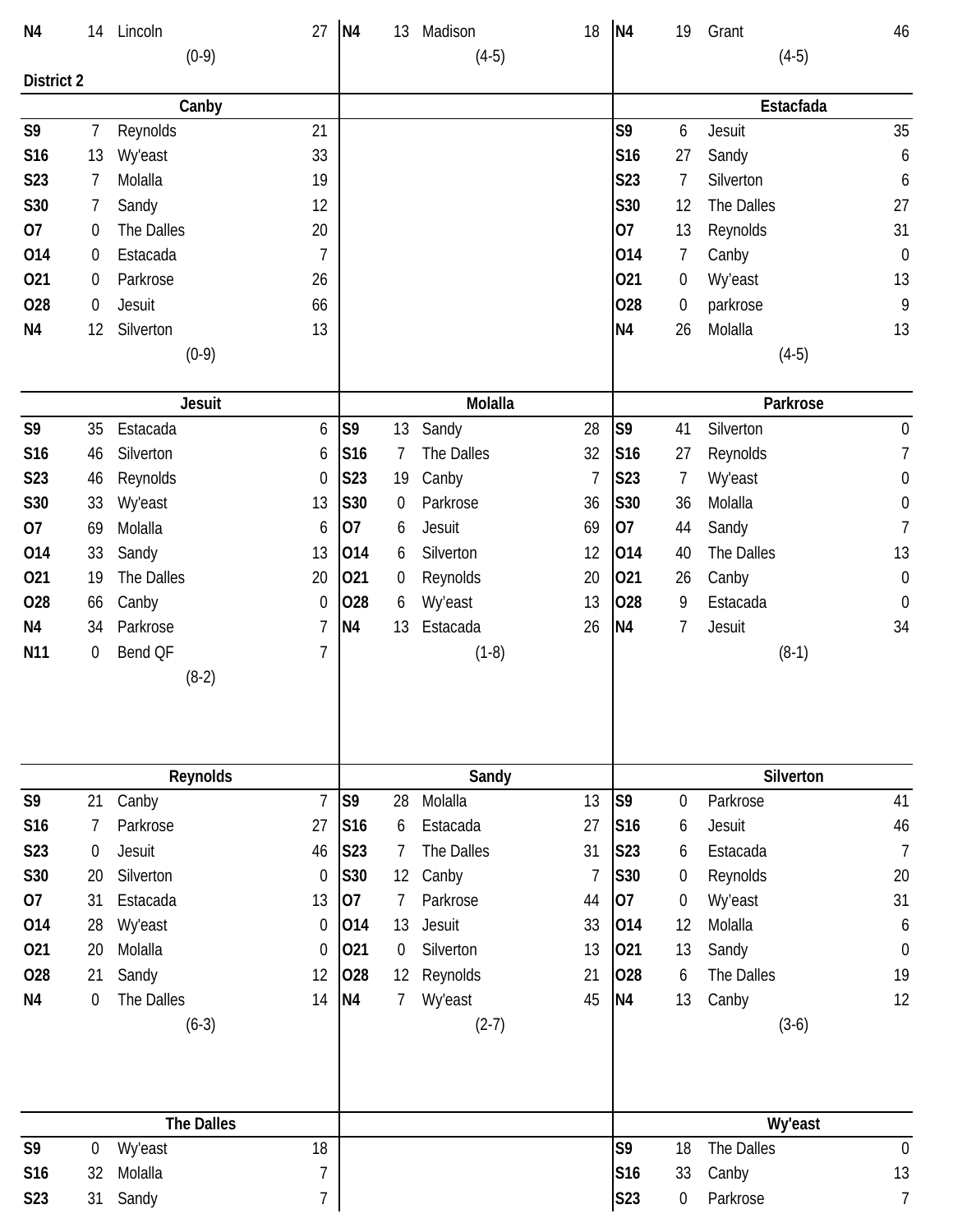| S30            | 27               | Estacada             | 12               |                 |                |                         |                  | S30             | 13               | Jesuit           | 33               |
|----------------|------------------|----------------------|------------------|-----------------|----------------|-------------------------|------------------|-----------------|------------------|------------------|------------------|
| 07             | 20               | Canby                | $\boldsymbol{0}$ |                 |                |                         |                  | 07              | 31               | Silverton        | $\boldsymbol{0}$ |
| 014            | 13               | Parkrose             | 40               |                 |                |                         |                  | 014             | $\theta$         | Reynolds         | 28               |
| 021            | 20               | Jesuit               | 19               |                 |                |                         |                  | 021             | 13               | Estacada         | $\boldsymbol{0}$ |
| 028            | 19               | Silverton            | 6                |                 |                |                         |                  | 028             | 13               | Molalla          | 6                |
| N <sub>4</sub> | 14               | Reynolds             | 0                |                 |                |                         |                  | N <sub>4</sub>  | 45               | Sandy            | 7                |
|                |                  | $(7-2)$              |                  |                 |                |                         |                  |                 |                  | $(6-3)$          |                  |
|                |                  |                      |                  |                 |                |                         |                  |                 |                  |                  |                  |
| District 3     |                  |                      |                  |                 |                |                         |                  |                 |                  |                  |                  |
|                |                  | Astoria              |                  |                 |                |                         |                  |                 |                  | Beaverton        |                  |
| S9             | 0                | Milwaukie            | $\overline{7}$   |                 |                |                         |                  | S <sub>9</sub>  | 29               | Putnam           | $\theta$         |
| S16            | 7                | Clackamas            | 26               |                 |                |                         |                  | S <sub>16</sub> | $\boldsymbol{0}$ | Hillsboro        | 45               |
| S23            | 19               | Putnam               | 13               |                 |                |                         |                  | S23             | 16               | Sunset           | 28               |
| S30            | 6                | Hillsboro            | 35               |                 |                |                         |                  | S30             | 14               | Central Catholic | 21               |
| 07             | 13               | Sunset               | 27               |                 |                |                         |                  | 07              | 20               | Milwaukie        | $\mathbf 0$      |
| 014            | 3                | Centennial           | 0                |                 |                |                         |                  | 014             | 7                | Gresham          | 19               |
| 021            | 19               | Washington           | 0                |                 |                |                         |                  | 021             | 7                | David Douglas    | $\overline{7}$   |
| 028            | 6                | David Douglas        | 26               |                 |                |                         |                  | 028             | 13               | Wilson           | 7                |
| N4             | 13               | Central Catholic     | 25               |                 |                |                         |                  | N <sub>4</sub>  | 12               | Centennial       | 13               |
|                |                  | $(3-6)$              |                  |                 |                |                         |                  |                 |                  | $(3-5-1)$        |                  |
|                |                  | Centennial           |                  |                 |                | <b>Central Catholic</b> |                  |                 |                  | Clackamas        |                  |
| S9             | 7                | David Douglas        | 18               | S <sub>9</sub>  | 13             | Sunset                  | $\boldsymbol{0}$ | S9              | 19               | Marshall         | $20\,$           |
| S16            | 6                | Cleveland            | 0                | S <sub>16</sub> | 19             | Milwaukie               | 2                | S16             | 26               | Astoria          | $\overline{1}$   |
| S23            | 0                | Gresham              | 6                | <b>S23</b>      | 2              | David Douglas           | 12               | <b>S23</b>      | 7                | Milwaukie        | 31               |
| S30            | 18               | Sunset               | 33               | S30             | 21             | Beaverton               | 14               | S30             | $\boldsymbol{0}$ | David Douglas    | 47               |
| 07             | 7                | Hillsboro            | 21               | 07              | 25             | Gresham                 | 7                | 07              | 28               | Putnam           | 27               |
| 014            | 0                | Astoria              | 3                | 014             | 20             | Madison                 | 14               | 014             | 13               | Sunset           | 22               |
| 021            | 20               | Clackamas            | $\boldsymbol{0}$ | 021             |                | Hillsboro               | 27               | 021             | 0                | Centennial       | 20               |
| 028            | $\boldsymbol{0}$ | Milwaukie            | 20               | 028             | 33             | Putnam                  | 7                | 028             | $\overline{0}$   | Hillsboro        | 27               |
| N4             | 13               | Beaverton            | 12               | N <sub>4</sub>  | 25             | Astoria                 | 3                | N <sub>4</sub>  | 20               | Gresham          | 33               |
|                |                  | $(3-6)$              |                  |                 |                | $(7-2)$                 |                  |                 |                  | $(2-7)$          |                  |
|                |                  |                      |                  |                 |                |                         |                  |                 |                  |                  |                  |
|                |                  | <b>David Douglas</b> |                  |                 |                | Gresham                 |                  |                 |                  | Hillsboro        |                  |
| S9             | 18               | Centennial           | $\overline{1}$   | S <sub>9</sub>  | 13             | Central Catholic        | 3                | S9              | 7                | Gresham          | $\theta$         |
| S16            | 33               | Sunset               | 14               | S <sub>16</sub> | 13             | Beaverton               | 20               | <b>S16</b>      | 45               | Beaverton        | $\theta$         |
| S23            | 12               | Central Catholic     | 2                | S23             | $\overline{0}$ | Centennial              | 12               | S23             | 34               | Franklin         | 13               |
| S30            | 47               | Clackamas            | 0                | S30             | 13             | Milwaukie               | 19               | <b>S30</b>      | 35               | Astoria          | 6                |
| 07             | 35               | Jefferson            | 13               | 07              | 21             | Astoria                 | 19               | 07              | 31               | Centennial       | 7                |
| 014            | 6                | Milwaukie            | 6                | 014             | $\overline{0}$ | Sunset                  | 14               | 014             | 35               | Putnam           | 16               |
| 021            | 7                | Beaverton            | 7                | 021             | 19             | Clackamas               | $\boldsymbol{0}$ | 021             | 27               | Central Catholic | $\overline{7}$   |
| 028            | 26               | Astoria              | 6                | 028             | 7              | David Douglas           | 61               | 028             | 27               | Clackamas        | $\boldsymbol{0}$ |
| N4             | 48               | Putnam               | 20               | N <sub>4</sub>  | 20             | Franklin                | 27               | N <sub>4</sub>  | 24               | Sunset           | $\overline{1}$   |
|                |                  | $(7-0-2)$            |                  |                 |                | $(5-3-1)$               |                  | N11             | 30               | Lincoln QF       | 13               |
|                |                  |                      |                  |                 |                |                         |                  | N <sub>18</sub> | 7                | Medford SF       | 6                |
|                |                  |                      |                  |                 |                |                         |                  | <b>N26</b>      | 17               | South Salem F    | $\overline{2}$   |
|                |                  |                      |                  |                 |                |                         |                  |                 |                  | $(12-0)$         |                  |
|                |                  |                      |                  |                 |                |                         |                  |                 |                  |                  |                  |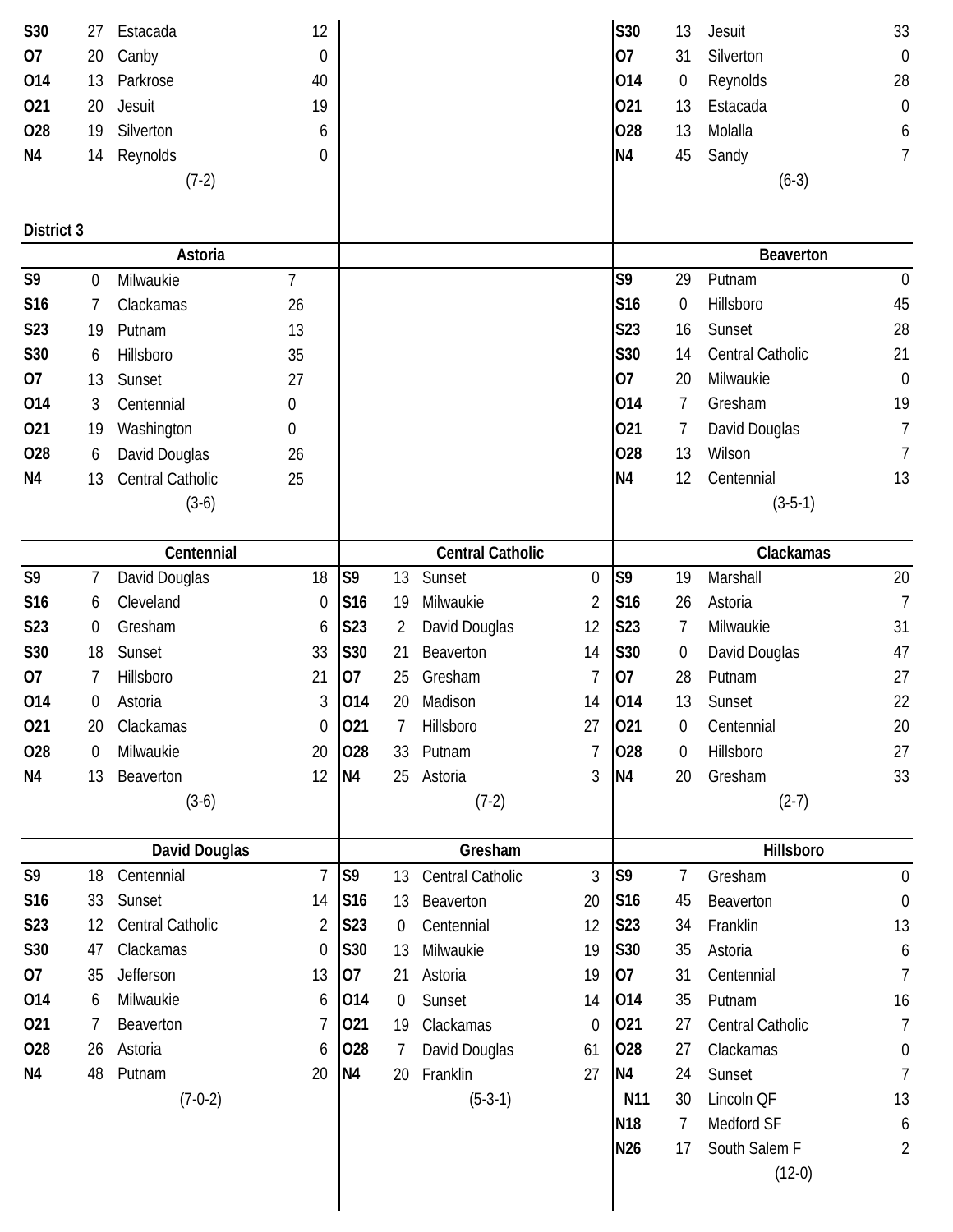|                  |                  | Milwaukie           |                  |                 |                  | Putnam              |                  |                |                  | <b>Sunset</b>       |                  |
|------------------|------------------|---------------------|------------------|-----------------|------------------|---------------------|------------------|----------------|------------------|---------------------|------------------|
| S9               | 7                | Astoria             | $\mathbf 0$      | S <sub>9</sub>  | 0                | Beaverton           | 29               | S <sub>9</sub> | 0                | Central Catholic    | 13               |
| S16              | 2                | Central Catholic    | 19               | S <sub>16</sub> | 19               | Gresham             | 19               | S16            | 14               | David Douglas       | 33               |
| S23              | 31               | Clackamas           | 7                | S23             | 13               | Astoria             | 19               | S23            | 28               | Beaverton           | 16               |
| S30              | 191              | Gresham             | 20               | S30             | 27               | Roosevelt           | 13               | S30            | 33               | Centennial          | 18               |
| 07               | $\boldsymbol{0}$ | Beaverton           | 20               | 07              | 27               | Clackamas           | 28               | 07             | 27               | Astoria             | 13               |
| 014              | 6                | David Douglas       | 6                | 014             | 16               | Hillsboro           | 35               | 014            | 22               | Clackamas           | 13               |
| 021              | 19               | Putnam              | 6                | 021             | 6                | Milwaukie           | 19               | 021            | 21               | Grant               | 6                |
| 028              | 20               | Centennial          | 0                | 028             | 7                | Central Catholic    | 33               | 028            | $\overline{7}$   | Gresham             | 12               |
| N4               | 52               | Benson              | 7                | N4              | 20               | David Douglas       | 48               | N <sub>4</sub> | 7                | Hillsboro           | 24               |
|                  |                  | $(5-3-1)$           |                  |                 |                  | $(1-7-1)$           |                  |                |                  | $(5-4)$             |                  |
|                  |                  |                     |                  |                 |                  |                     |                  |                |                  |                     |                  |
| District 4       |                  |                     |                  |                 |                  |                     |                  |                |                  |                     |                  |
|                  |                  | <b>Dallas</b>       |                  |                 |                  |                     |                  |                |                  | <b>Forest Grove</b> |                  |
| S9               | 14               | Lake Oswego         | 26               |                 |                  |                     |                  | S9             | 13               | Tillamook           | 14               |
| S16              | 0                | McMinnville         | 28               |                 |                  |                     |                  | S16            | 6                | Lake Oswego         | 39               |
| S23              | 0                | Tigard              | 6                |                 |                  |                     |                  | <b>S23</b>     | 6                | McMinnville         | 26               |
| S30              | 13               | St. Helens          | 33               |                 |                  |                     |                  | S30            | 0                | Tigard              | 13               |
| 07               | $\boldsymbol{0}$ | Oregon City         | 47               |                 |                  |                     |                  | 07             | 6                | St. Helens          | $\mathbf 0$      |
| 014              | 7                | Newberg             | 18               |                 |                  |                     |                  | 014            | 7                | Oregon City         | 27               |
| 021              | 6                | Tillamook           | 12               |                 |                  |                     |                  | 021            | 0                | West Linn           | 38               |
| 028              | 7                | West Linn           | 12               |                 |                  |                     |                  | 028            | 0                | Newberg             | 39               |
| N <sub>4</sub>   | 38               | <b>Forest Grove</b> | 21               |                 |                  |                     |                  | N <sub>4</sub> | 21               | <b>Dallas</b>       | 38               |
|                  |                  | $(1-8)$             |                  |                 |                  |                     |                  |                |                  | $(1-8)$             |                  |
|                  |                  | Lake Oswego         |                  |                 |                  | McMinnville         |                  |                |                  | Newberg             |                  |
| S <sub>9</sub>   | 26               | Dallas              | 14               | S9              | 17               | St. Helens          | 0                | S <sub>9</sub> | 13               | Tigard              | 14               |
| S <sub>16</sub>  | 39               | <b>Forest Grove</b> | 6                | S16             | 28               | Dallas              | 0                | S16            | $\boldsymbol{0}$ | Oregon City         | 13               |
| <b>S23</b>       | 21               | Oregon City         | 14               | S23             | 26               | <b>Forest Grove</b> | 6                | S23            | 14               | West Linn           | 21               |
| S30              | 33               | Newberg             | 21               | S30             | 13               | West Linn           | 24               | S30            | 21               | Lake Oswego         | 33               |
| 07               | 7                | McMinnville         | 21               | 07              | 21               | Lake Oswego         | $\overline{1}$   | 07             | 3                | Tillamook           | 7                |
| 014              | 10               | Tigard              | 27               | 014             | 48               | Tillamook           | $\overline{7}$   | 014            | 18               | <b>Dallas</b>       | 7                |
| 021              | 19               | St. Helens          | 6                | 021             | 13               | Newberg             | $\boldsymbol{0}$ | 021            | 0                | McMinnville         | 13               |
| 028              | 14               | Tillamook           | 6                | 028             | 54               | Tigard              | 21               | 028            | 39               | <b>Forest Grove</b> | $\boldsymbol{0}$ |
| N4               | 20               | West Linn           | 18               | N <sub>4</sub>  | 36               | Oregon City         | 14               | N <sub>4</sub> | 14               | St. Helens          | $\boldsymbol{0}$ |
|                  |                  | $(7-2)$             |                  | N <sub>1</sub>  | 7                | South Salem QF      | 25               |                |                  | $(3-6)$             |                  |
|                  |                  |                     |                  |                 |                  | $(8-2)$             |                  |                |                  |                     |                  |
|                  |                  | <b>Oregon City</b>  |                  |                 |                  | St. Helens          |                  |                |                  | <b>Tigard</b>       |                  |
| S9               | 15               | West Linn           | 12               | S <sub>9</sub>  | $\boldsymbol{0}$ | McMinnville         | 17               | S <sub>9</sub> | 14               | Newberg             | 13               |
| S16              | 13               | Newberg             | $\boldsymbol{0}$ | S <sub>16</sub> | 6                | Tigard              | 13               | S16            | 13               | St. Helens          | 6                |
| S <sub>2</sub> 3 | 14               | Lake Oswego         | 21               | S23             | 12               | Tillamook           | 28               | S23            | 6                | <b>Dallas</b>       | $\boldsymbol{0}$ |
| S30              | 39               | Tillamook           | $\boldsymbol{0}$ | S30             | 33               | Dallas              | 13               | S30            | 13               | <b>Forest Grove</b> | $\boldsymbol{0}$ |
| 07               | 47               | <b>Dallas</b>       | 0                | 07              | $\boldsymbol{0}$ | <b>Forest Grove</b> | 6                | 07             | 13               | West Linn           | 26               |
| 014              | 27               | <b>Forest Grove</b> | 7                | 014             | 7                | West Linn           | 19               | 014            | 27               | Lake Oswego         | 10               |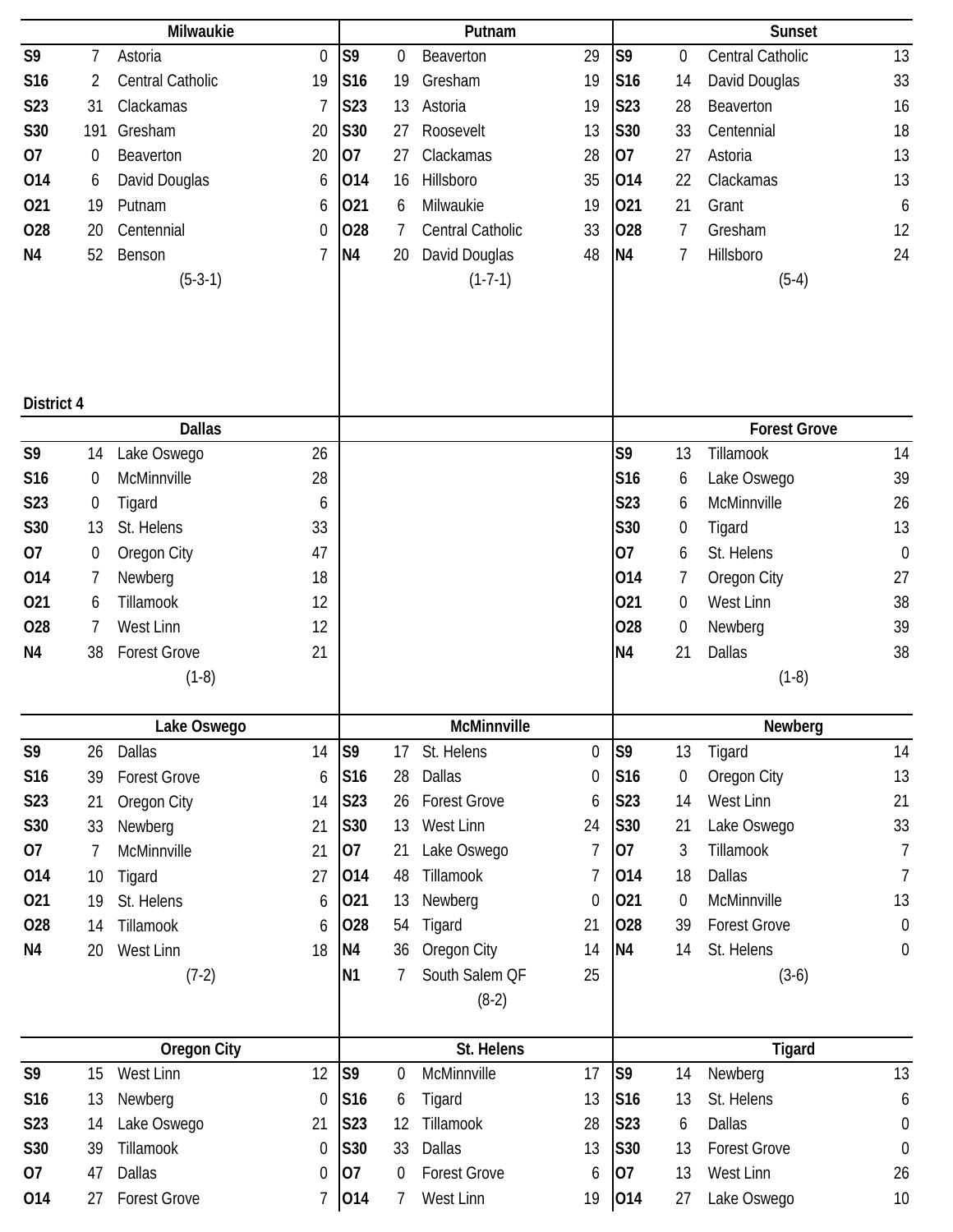| 021            | 27               | Tigard               | 14 | 021             | 6  | Lake Oswego          | 19             | 021             | 14 | Oregon City          | 27               |
|----------------|------------------|----------------------|----|-----------------|----|----------------------|----------------|-----------------|----|----------------------|------------------|
| 028            | 7                | St. Helens           | 18 | 028             | 18 | Oregon City          | 7              | 028             | 21 | McMinnville          | 54               |
| N <sub>4</sub> | 14               | McMinnville          | 36 | N <sub>4</sub>  | 0  | Newberg              | 14             | N <sub>4</sub>  | 29 | Tillamook            | $\overline{7}$   |
|                |                  | $(6-3)$              |    |                 |    | $(2-7)$              |                |                 |    | $(6-3)$              |                  |
|                |                  |                      |    |                 |    |                      |                |                 |    |                      |                  |
|                |                  | Tillamook            |    |                 |    |                      |                |                 |    | <b>West Linn</b>     |                  |
| S9             | 13               | <b>Forest Grove</b>  | 14 |                 |    |                      |                | S9              | 12 | Oregon City          | 15               |
| S16            | 12               | West Linn            | 33 |                 |    |                      |                | S <sub>16</sub> | 33 | Tillamook            | 12               |
| S23            | 20               | St. Helens           | 12 |                 |    |                      |                | <b>S23</b>      | 21 | Newberg              | 14               |
| S30            | 0                | Oregon City          | 39 |                 |    |                      |                | S30             | 24 | McMinnville          | 13               |
| 07             | 7                | Newberg              | 3  |                 |    |                      |                | 07              | 26 | Tigard               | 13               |
| 014            | 7                | McMinnville          | 48 |                 |    |                      |                | 014             | 19 | St. Helens           | 7                |
| 021            | 12               | Dallas               | 6  |                 |    |                      |                | 021             | 38 | <b>Forest Grove</b>  | 0                |
| 028            | 6                | Lake Oswego          | 14 |                 |    |                      |                | 028             | 12 | Dallas               | 7                |
| N4             | 7                | Tigard               | 29 |                 |    |                      |                | <b>N4</b>       | 18 | Lake Oswego          | 20               |
|                |                  | $(3-6)$              |    |                 |    |                      |                |                 |    | $(7-2)$              |                  |
| District 5     |                  |                      |    |                 |    |                      |                |                 |    |                      |                  |
|                |                  | Churfchill           |    |                 |    | <b>Cottage Grove</b> |                |                 |    | Marshfield           |                  |
| S9             | 7                | South Eugene         | 44 | S <sub>9</sub>  | 41 | Sheldon              | 0              | S <sub>9</sub>  | 13 | Thurston             | 20               |
| S16            | 7                | <b>Cottage Grove</b> | 25 | S16             | 25 | Churchill            | 7              | S16             | 13 | Roseburg             | 34               |
| S23            | 24               | North Bend           | 52 | <b>S23</b>      | 47 | Thurston             | 7              | S23             | 14 | Springfield          | 13               |
| S30            | 6                | Thurston             | 32 | S30             | 39 | South Eugene         | 0              | S30             | 27 | North Eugene         | 28               |
| 07             | 7                | Springfield          | 27 | 07              | 14 | North Eugene         | 35             | 07              | 41 | Churchill            | 6                |
| 014            | 6                | Marshfield           | 41 | 014             | 13 | Springfield          | 20             | 014             | 37 | South Eugene         | 18               |
| 021            | 0                | North Eugene         | 46 | 021             | 6  | North Bend           | 23             | 021             | 52 | Sheldon              | 13               |
| 028            | 0                | Willamette           | 19 | 028             | 14 | Willamette           | 14             | 028             | 39 | North Bend           | 21               |
| N4             | 24               | Sheldon              | 19 | N <sub>4</sub>  |    | $(4-3-1)$            |                | N <sub>4</sub>  | 33 | Fortuna (CA)         | 6                |
|                |                  | $(1-8)$              |    |                 |    |                      |                |                 |    | $(6-3)$              |                  |
|                |                  | North Bend           |    |                 |    |                      |                |                 |    | North Eugene         |                  |
| S9             | 0                | Bend                 | 38 |                 |    |                      |                | S9              | 14 | Roseburg             | 13               |
| S16            | 13               | Sheldon              | 29 |                 |    |                      |                | S16             | 28 | Springfield          | $\overline{1}$   |
| S23            | 52               | Churchill            | 24 |                 |    |                      |                | S23             | 35 | Sheldon              | $\overline{7}$   |
| S30            | 0                | Springfield          | 13 |                 |    |                      |                | <b>S30</b>      | 28 | Marshfield           | 27               |
| 07             | 0                | Roseburg             | 34 |                 |    |                      |                | 07              | 35 | <b>Cottage Grove</b> | 14               |
| 014            | $\overline{0}$   | Thurston             | 32 |                 |    |                      |                | 014             | 34 | Willamette           | 21               |
| 021            | 21               | Willamette           | 25 |                 |    |                      |                | 021             | 46 | Churchill            | $\mathbf 0$      |
|                |                  |                      |    |                 |    |                      |                | 028             |    |                      |                  |
| 028            | 23               | <b>Cottage Grove</b> | 6  |                 |    |                      |                |                 | 26 | Thurston             | 6                |
| N <sub>4</sub> | 21               | Marshfield           | 39 |                 |    |                      |                | <b>N4</b>       | 6  | South Eugene         | 21               |
|                |                  | $(2-7)$              |    |                 |    |                      |                | N <sub>11</sub> | 19 | Medford QF           | 33               |
|                |                  |                      |    |                 |    |                      |                |                 |    | $(8-2)$              |                  |
|                |                  | Sheldon              |    |                 |    | South Eugene         |                |                 |    | Springfield          |                  |
| S9             | $\boldsymbol{0}$ | Cottage Grove        | 41 | S <sub>9</sub>  | 44 | Churchill            | $\overline{1}$ | S9              | 19 | Willamette           | 14               |
| S16            | 29               | North Bend           | 13 | S <sub>16</sub> | 34 | Thurston             | 25             | S16             | 7  | North Eugene         | 28               |
| S23            | 7                | North Eugene         | 35 | <b>S23</b>      | 38 | Willamette           | 26             | S23             | 13 | Marshfield           | 13               |
| S30            | 6                | Willamette           | 14 | S30             | 0  | Cottage Grove        | 39             | S30             | 13 | North Bend           | $\boldsymbol{0}$ |
| 07             | 26               | South Eugene         | 33 | 07              | 33 | Sheldon              | 26             | 07              | 27 | Churchill            | 7                |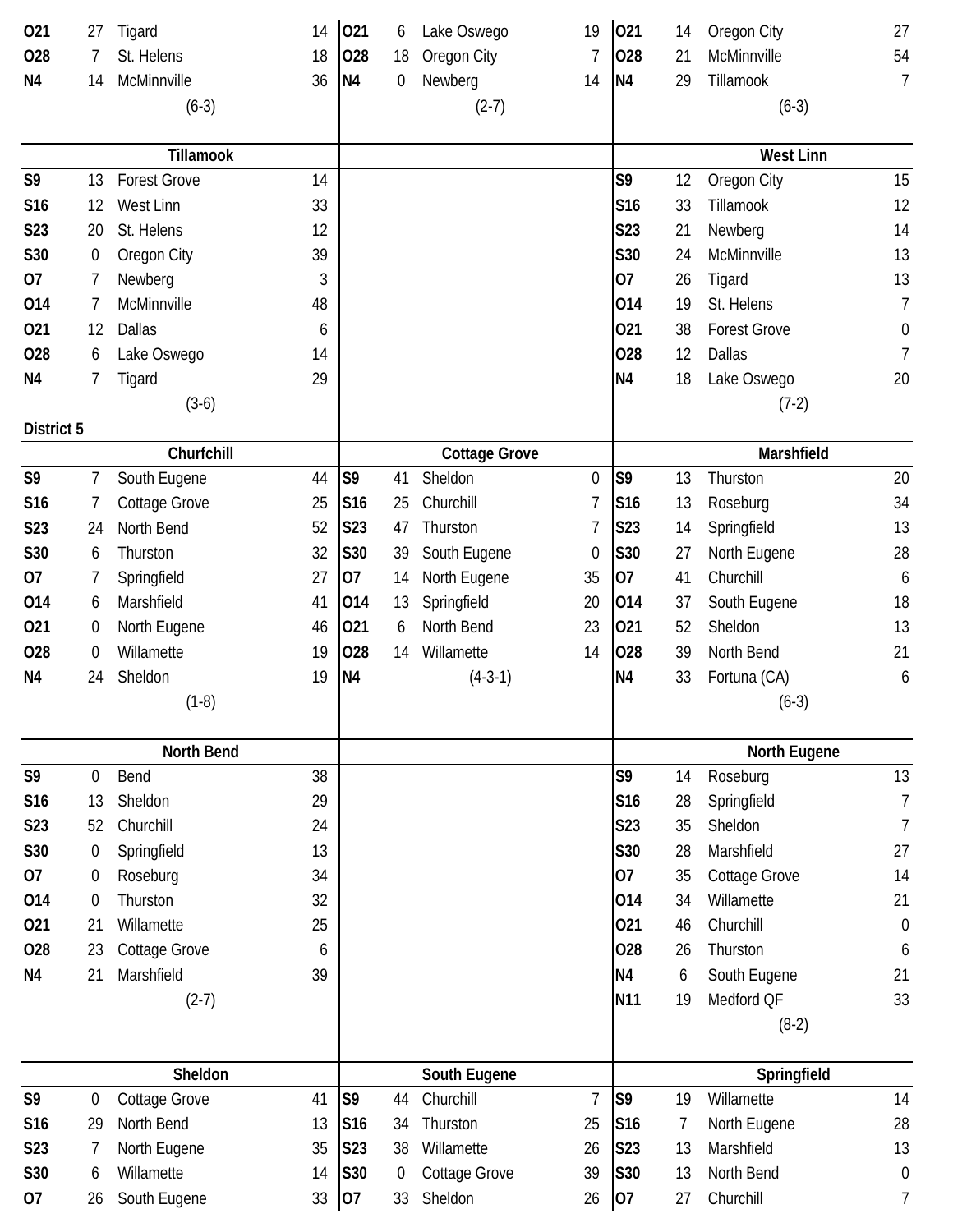| 014              | 6  | Springfield          | 7              | 014             | 19             | Roseburg           | 21               | 014             | 7                | Sheldon              | 6              |
|------------------|----|----------------------|----------------|-----------------|----------------|--------------------|------------------|-----------------|------------------|----------------------|----------------|
| 021              | 12 | Thurston             | 6              | 021             | 18             | Marshfield         | 37               | 021             | 20               | Cottage Grove        | 13             |
| 028              | 13 | Marshfield           | 52             | 028             | 27             | Springfield        | 7                | 028             | 7                | South Eugene         | 27             |
| N <sub>4</sub>   | 19 | Churchill            | 24             | N <sub>4</sub>  | 21             | North Eugene       | 6                | N <sub>4</sub>  | 7                | Thurston             | 21             |
|                  |    | $(2-7)$              |                |                 |                | $(6-3)$            |                  |                 |                  | $(5-4)$              |                |
|                  |    |                      |                |                 |                |                    |                  |                 |                  |                      |                |
|                  |    | Thurston             |                |                 |                |                    |                  |                 |                  | Willamette           |                |
| S9               | 20 | Marshfield           | 13             |                 |                |                    |                  | S9              | 14               | Springfield          | 19             |
| S16              | 20 | South Eugene         | 34             |                 |                |                    |                  | S16             | 33               | <b>Sweet Home</b>    | 6              |
| S <sub>2</sub> 3 | 7  | Cottage Grove        | 47             |                 |                |                    |                  | S <sub>23</sub> | 26               | South Eugene         | 38             |
| S30              | 32 | Churchill            | 6              |                 |                |                    |                  | S30             | 14               | Sheldon              | 6              |
| 07               | 12 | Willamette           | 6              |                 |                |                    |                  | 07              | 6                | Thurston             | 12             |
| 014              | 32 | North Bend           | 0              |                 |                |                    |                  | 014             | 21               | North Eugene         | 34             |
| 021              | 6  | Sheldon              | 12             |                 |                |                    |                  | 021             | 25               | North Bend           | 21             |
| 028              | 6  | North Eugene         | 26             |                 |                |                    |                  | 028             | 19               | Churchill            | $\mathbf 0$    |
| N <sub>4</sub>   | 27 | Springfield          | 7              |                 |                |                    |                  | N <sub>4</sub>  | 14               | <b>Cottage Grove</b> | 14             |
|                  |    | $(5-4)$              |                |                 |                |                    |                  |                 |                  | $(4-4-1)$            |                |
|                  |    |                      |                |                 |                |                    |                  |                 |                  |                      |                |
| District 6       |    |                      |                |                 |                |                    |                  |                 |                  |                      |                |
|                  |    | Ashland              |                |                 |                | Crater             |                  |                 |                  | <b>Grants Pass</b>   |                |
| S9               | 35 | Lebanon              | 26             | S <sub>9</sub>  | 34             | <b>Sweet Home</b>  | 6                | S <sub>9</sub>  | 26               | Arcata (CA)          | 6              |
| S <sub>16</sub>  | 34 | <b>McNary</b>        | 6              | S <sub>16</sub> | 6              | Albany             | 18               | S <sub>16</sub> | 32               | North Salem          | $\overline{7}$ |
| S23              | 27 | Roseburg             | 22             | <b>S23</b>      | 18             | <b>Grants Pass</b> | 27               | S23             | 27               | Crater               | 18             |
| S30              | 0  | Red Bluff (CA)       | 16             | S30             | 26             | Lebanon            | 13               | S30             | 6                | Roseburg             | 25             |
| 07               | 7  | Medford              | 41             | 07              | 14             | Klamath Union      | 35               | 07              | 42               | Corvallis            | 6              |
| 014              | 14 | Albany               | 34             | 014             | 6              | Medford            | 35               | 014             | 19               | Klamath Union        | 21             |
| 021              | 20 | <b>Grants Pass</b>   | 13             | 021             | 12             | Roseburg           | 30               | 021             | 13               | Ashland              | 20             |
| 028              | 7  | Klamath Union        | 27             | 028             | 0              | South Salem        | 35               | 028             | 43               | Wooster (NV)         | 14             |
| N <sub>4</sub>   | 18 | Crater               | $\overline{1}$ | N <sub>4</sub>  | $\overline{7}$ | Ashland            | 18               | N <sub>4</sub>  | 6                | Medford              | 19             |
|                  |    | $(5-4)$              |                |                 |                | $(2-7)$            |                  |                 |                  | $(5-4)$              |                |
|                  |    |                      |                |                 |                |                    |                  |                 |                  |                      |                |
|                  |    | <b>Klamath Union</b> |                |                 |                | Medford            |                  |                 |                  | Roseburg             |                |
| S9               | 20 | North Salem          | $\overline{0}$ | S <sub>9</sub>  | 26             | Boise (ID)         | 25               | S <sub>9</sub>  | 13               | North Eugene         | 14             |
| S16              | 0  | South Salem          | 6              | S <sub>16</sub> | 27             | Corvallis          | $\mathbf 0$      | S <sub>16</sub> | 34               | Marshfield           | 13             |
| S23              | 14 | Boise (ID)           | 14             | S23             | 35             | North Salem        | 12               | S23             | 22               | Ashland              | 27             |
| S30              | 42 | Anderson (CA)        | 7              | S30             |                |                    |                  | S30             | 25               | <b>Grants Pass</b>   | 6              |
| 07               | 33 | Crater               | 6              | 07              | 41             | Ashland            | 7                | 07              | 34               | North Bend           | $\mathbf 0$    |
| 014              | 21 | <b>Grants Pass</b>   | 19             | 014             | 35             | Crater             | 6                | 014             | 21               | South Eugene         | 19             |
| 021              | 7  | Medford              | 30             | 021             | 30             | Klamath Union      | 7                | 021             | 30               | Crater               | 12             |
| 028              | 27 | Ashland              | 7              | 028             | 14             | Roseburg           | 27               | 028             | 27               | Medford              | 13             |
| N4               | 13 | Roseburg             | 13             | N <sub>4</sub>  | 19             | <b>Grants Pass</b> | 6                | <b>N4</b>       | 13               | Klamath Union        | 13             |
|                  |    | $(5-2-2)$            |                | N <sub>11</sub> | 33             | North Eugene QF    | 19               |                 |                  | $(6-2-1)$            |                |
|                  |    |                      |                | N <sub>18</sub> | 6              | Hillsboro SF       | 7                |                 |                  |                      |                |
|                  |    |                      |                |                 |                | $(8-2)$            |                  |                 |                  |                      |                |
|                  |    |                      |                |                 |                |                    |                  |                 |                  |                      |                |
| District 7       |    | <b>Baker</b>         |                |                 |                | <b>Bend</b>        |                  |                 |                  | Hermiston            |                |
| S9               | 19 | La Grande            | $\overline{7}$ | S9              | 38             | North Bend         | $\boldsymbol{0}$ | S <sub>9</sub>  | $\boldsymbol{0}$ | Moscow (ID)          | 19             |
|                  |    |                      |                |                 |                |                    |                  |                 |                  |                      |                |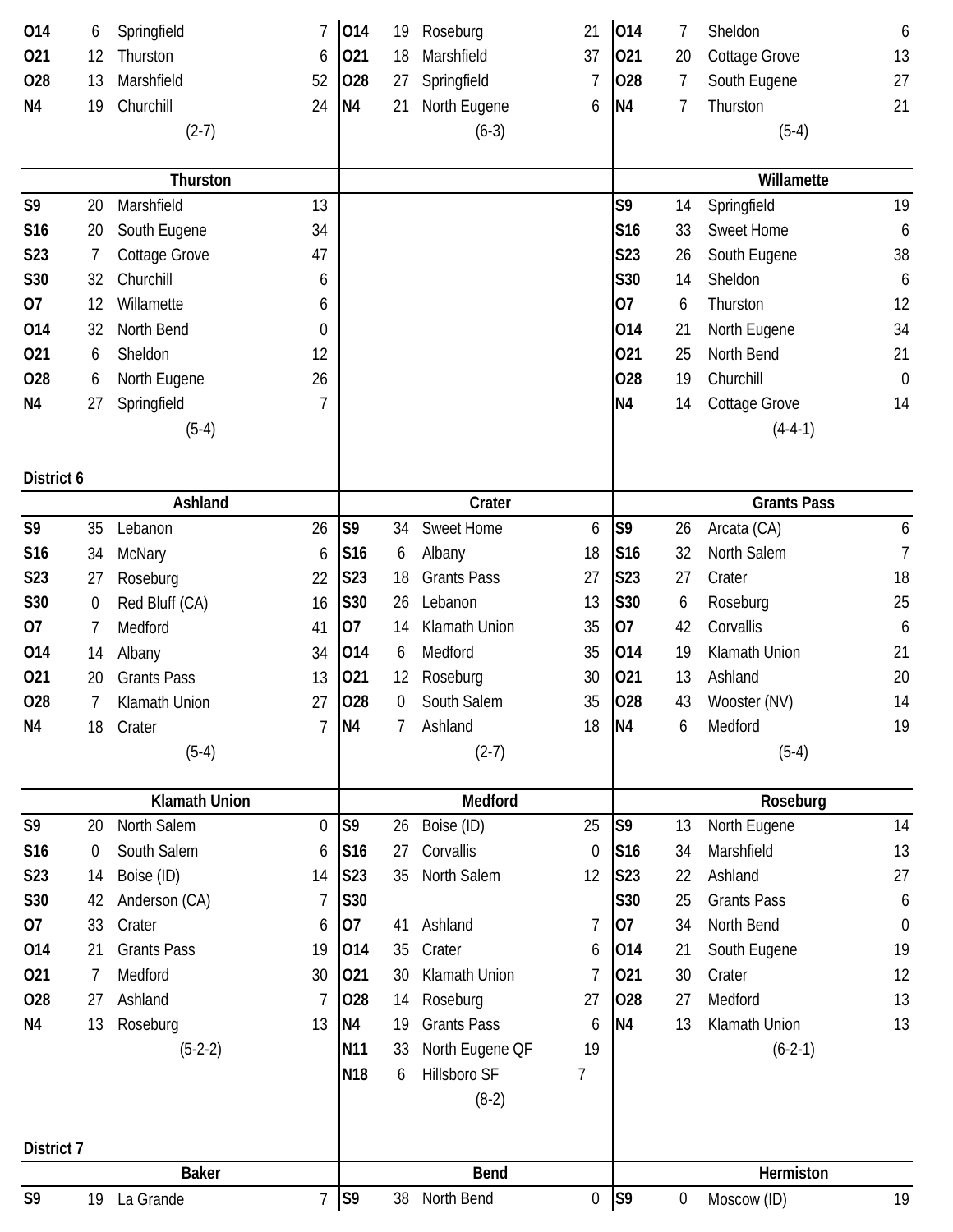| S16              | 19               | McLoughlin           | 7              | S16             | 40             | Central        | 0                | S16            | $\boldsymbol{0}$ | Sunnyside (WA)         | 21               |
|------------------|------------------|----------------------|----------------|-----------------|----------------|----------------|------------------|----------------|------------------|------------------------|------------------|
| <b>S23</b>       | 21               | Hermiston            | 6              | S23             | 21             | Pendleton      | 0                | S23            | 30               | Prineville             | 14               |
| S30              | 12               | Pendleton            | 24             | S30             | 67             | La Grande      | 0                | S30            | $\overline{0}$   | <b>Baker</b>           | 21               |
| 07               | 12               | Prineville           | $\mathbf 0$    | 07              | 52             | Prineville     | 0                | 07             | 39               | Redmond                | 28               |
| 014              | 12               | Bend                 | 27             | 014             | 50             | McLoughlin     | 0                | 014            | 14               | La Grande              | 19               |
| 021              | 18               | Redmond              | 7              | 021             | 27             | <b>Baker</b>   | 12               | 021            | 32               | McLoughlin             | 20               |
| 028              | 34               | La Grande            | 6              | 028             | 45             | Hermiston      | 7                | 028            | 7                | Bend                   | 45               |
| N <sub>4</sub>   |                  | $(6-2)$              |                | N <sub>4</sub>  | 30             | Redmond        | 0                | N4             | 7                | Pendleton              | 26               |
|                  |                  |                      |                | <b>N11</b>      | 7              | Jesuit OF      | $\boldsymbol{0}$ |                |                  | $(3-6)$                |                  |
|                  |                  |                      |                | N <sub>19</sub> | 6              | South Salem SF | 12               |                |                  |                        |                  |
|                  |                  |                      |                |                 |                | $(10-1)$       |                  |                |                  |                        |                  |
|                  |                  |                      |                |                 |                |                |                  |                |                  |                        |                  |
|                  |                  | La Grande            |                |                 |                | McLoughlin     |                  |                |                  | Ontario                |                  |
| S9               | 19               | Enterprise           | 14             | S <sub>9</sub>  | 21             | Lewiston (ID)  | 26               | S9             | 19               | Caldwell-ID            | 26               |
| S16              | 7                | <b>Baker</b>         | 19             | S16             | 13             | DeSales (WA)   | 14               | S16            | 22               | Vale                   | $\mathbf 0$      |
| S <sub>2</sub> 3 | 7                | Redmond              | 34             | S23             | 7              | <b>Baker</b>   | 19               | S23            | 26               | Weiser-ID              | 19               |
| S30              | 0                | Bend                 | 67             | S30             | 33             | Redmond        | 27               | S30            | 18               | Emmett-ID              | 6                |
| 07               | 0                | McLoughlin           | 13             | 07              | 13             | La Grande      | 0                | 07             | 39               | Meridian-ID            | 27               |
| 014              | 19               | Hermiston            | 14             | 014             | $\overline{0}$ | Bend           | 50               | 014            | 18               | <b>Bishop Kelly-ID</b> | 21               |
| 021              | 0                | Pendleton            | 29             | 021             | 20             | Hermiston      | 32               | 021            | 31               | Payette-ID             | $\boldsymbol{0}$ |
| 028              | 34               | Prineville           | 12             | 028             | 6              | Pendleton      | 26               | 028            | 31               | Vallivue-ID            | 0                |
| N <sub>4</sub>   | 6                | <b>Baker</b>         | 34             | <b>N4</b>       | 48             | Prineville     | 12               | N <sub>4</sub> | 81               | Nyssa                  | 7                |
|                  |                  | $(3-6)$              |                |                 |                | $(3-6)$        |                  |                |                  | $(7-2)$                |                  |
|                  |                  |                      |                |                 |                |                |                  |                |                  |                        |                  |
|                  |                  |                      |                |                 |                |                |                  |                |                  |                        |                  |
|                  |                  | Pendleton            |                |                 |                | Prinville      |                  |                |                  | Redmond                |                  |
| S9               | 13               | Eisenhower (WA)      | $\overline{1}$ | S <sub>9</sub>  | 21             | Madras         | 0                | S9             | 39               | <b>Burns</b>           | 25               |
| S <sub>16</sub>  | 13               | Boise (ID)           | 19             | S <sub>16</sub> | $\overline{0}$ | Lebanon        | 42               | S16            | 40               | Madras                 | 20               |
| S <sub>2</sub> 3 | 0                | Bend                 | 21             | <b>S23</b>      | 14             | Hermiston      | 30               | S23            | 34               | La Grande              | $\overline{7}$   |
| S30              | 28               | Prineville           | $\mathbf 0$    | S30             | 0              | Pendleton      | 28               | S30            | 27               | McLoughlin             | 33               |
| 07               | 24               | <b>Baker</b>         | 12             | 07              | 0              | Bend           | 53               | 07             | 26               | Hermiston              | 39               |
| 014              | 28               | Redmond              | 12             | 014             | 0              | <b>Baker</b>   | 12               | 014            | 12               | Pendleton              | 28               |
| 021              | 29               | La Grande            | 0              | 021             | 13             | Redmond        | 38               | 021            | 38               | Prineville             | 13               |
| 028              | 26               | McLoughlin           | 6              | 028             | 12             | La Grande      | 43               | 028            | 7                | <b>Baker</b>           | 18               |
| N4               | 26               | Hermiston            | 7              | N <sub>4</sub>  | $12 \,$        | McLoughlin     | 48               | N <sub>4</sub> | 0                | Bend                   | 30               |
|                  |                  | $(7-2)$              |                |                 |                | $(1-8)$        |                  |                |                  | $(4-5)$                |                  |
|                  |                  |                      |                |                 |                |                |                  |                |                  |                        |                  |
| District 8       |                  |                      |                |                 |                |                |                  |                |                  |                        |                  |
|                  |                  | Albany               |                |                 |                |                |                  |                |                  | Corvallis              |                  |
| S9               | 27               | Corvallis            | 12             |                 |                |                |                  | S9             | 12               | Albany                 | 27               |
| S16              | 18               | Crater               | 6              |                 |                |                |                  | S16            | 0                | Medford                | 27               |
| S23              | 39               | Sweet Home           | 7              |                 |                |                |                  | S23            | $\overline{0}$   | South Salem            | 40               |
| S30              | 32               | <b>McNary</b>        | 20             |                 |                |                |                  | S30            | 19               | North Salem            | 34               |
| 07               | 19               | Lebanon              | 7              |                 |                |                |                  | 07             | 6                | <b>Grants Pass</b>     | 42               |
| 014              | 34               | Ashland              | 14             |                 |                |                |                  | 014            | 31               | Sweet Home             | $\mathbf 0$      |
| 021              | $\boldsymbol{0}$ | South Salem          | 19             |                 |                |                |                  | 021            | 20               | McNary                 | $\boldsymbol{0}$ |
| 028              | 33               | North Salem          | 0              |                 |                |                |                  | 028            | 6                | Lebanon                | 12               |
| N4               | 35               | Corvallis<br>$(8-1)$ | 19             |                 |                |                |                  | N <sub>4</sub> | 19               | Albany<br>$(2-7)$      | 35               |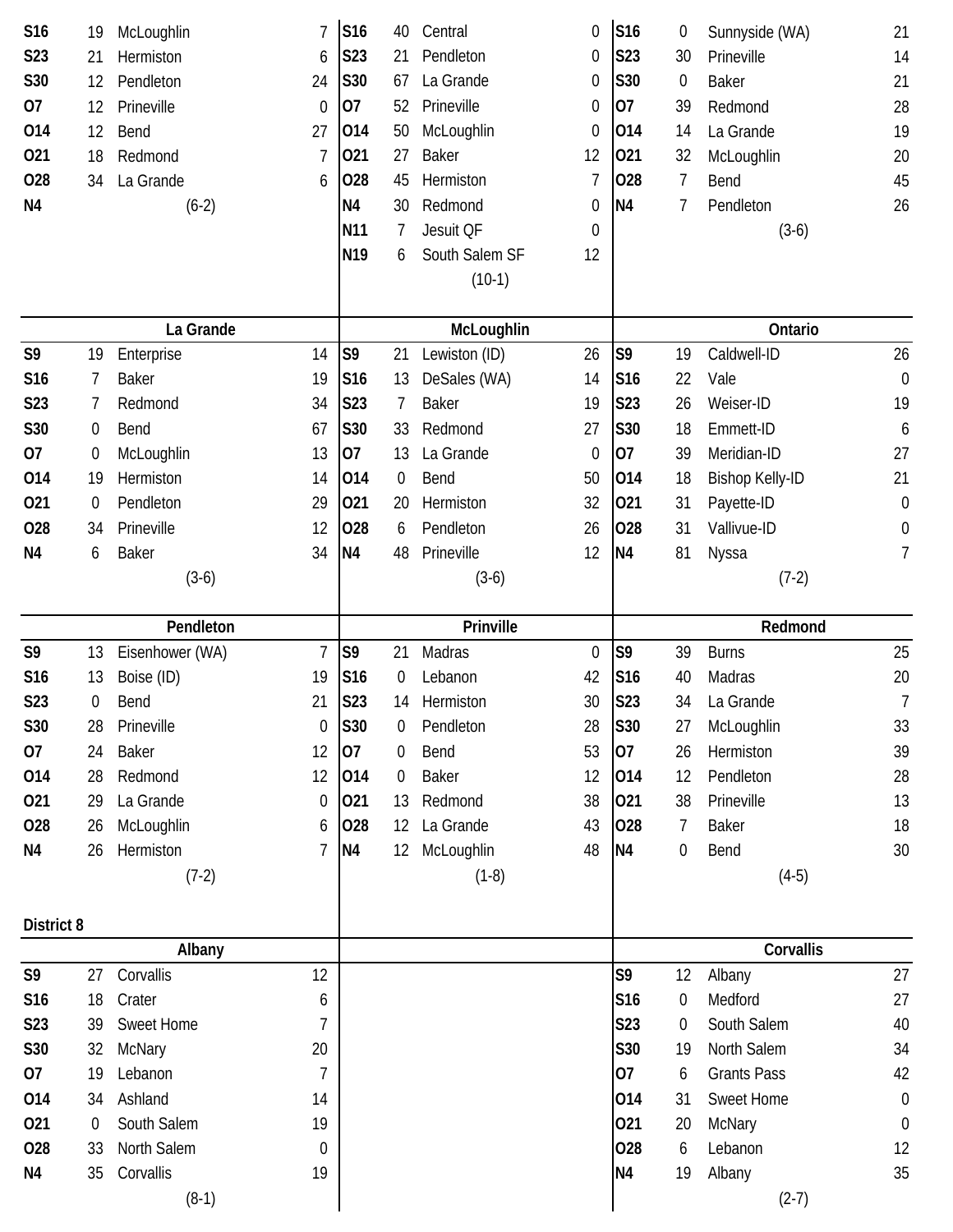|                 |    | Lebanon              |                  |                 |    | <b>McNary</b>     |                  |                 |                  | <b>North Salem</b> |    |
|-----------------|----|----------------------|------------------|-----------------|----|-------------------|------------------|-----------------|------------------|--------------------|----|
| S <sub>9</sub>  | 26 | Ashland              | 35               | S <sub>9</sub>  | 6  | South Salem       | 59               | S <sub>9</sub>  | $\overline{0}$   | Klamath Union      | 20 |
| S <sub>16</sub> | 42 | Prineville           | $\mathbf 0$      | S <sub>16</sub> | 6  | Ashland           | 34               | S <sub>16</sub> | 7                | <b>Grants Pass</b> | 32 |
| <b>S23</b>      | 6  | McNary               | 13               | S23             | 13 | Lebanon           | 6                | S23             | 12               | Medford            | 35 |
| <b>S30</b>      | 13 | Crater               | 26               | S30             | 20 | Albany            | 32               | <b>S30</b>      | 34               | Corvallis          | 19 |
| 07              | 7  | Albany               | 19               | lO7             | 0  | South Salem       | 41               | 07              | 31               | Sweet Home         | 19 |
| 014             | 12 | South Salem          | 34               | 014             | 12 | North Salem       | 19               | 014             | 19               | McNary             | 12 |
| 021             | 18 | North Salem          | $\mathbf 0$      | 021             | 0  | Corvallis         | 20               | 021             | 0                | Lebanon            | 18 |
| <b>O28</b>      | 12 | Corvallis            | 6                | 028             | 6  | <b>Sweet Hmoe</b> | $\boldsymbol{0}$ | 028             | 0                | Albany             | 33 |
| N <sub>4</sub>  | 18 | <b>Sweet Home</b>    | $\overline{0}$   | N <sub>4</sub>  |    |                   |                  | <b>N4</b>       | $\overline{0}$   | South Salem        | 26 |
|                 |    | $(4-5)$              |                  |                 |    | $(2-6)$           |                  |                 |                  | $(3-6)$            |    |
|                 |    |                      |                  |                 |    |                   |                  |                 |                  |                    |    |
|                 |    | South Salem          |                  |                 |    |                   |                  |                 |                  | <b>Sweet Home</b>  |    |
| S <sub>9</sub>  | 59 | McNary               | 6                |                 |    |                   |                  | S9              | 6                | Crater             | 34 |
| S <sub>16</sub> | 6  | <b>Klamath Union</b> | $\overline{0}$   |                 |    |                   |                  | S <sub>16</sub> | 6                | Willamette         | 33 |
| <b>S23</b>      | 40 | Corvallis            | $\mathbf 0$      |                 |    |                   |                  | <b>S23</b>      | 7                | Albany             | 39 |
| <b>S30</b>      | 60 | <b>Sweet Home</b>    | $\theta$         |                 |    |                   |                  | S30             | $\Omega$         | South Salem        | 60 |
| 07              | 41 | <b>McNary</b>        | $\theta$         |                 |    |                   |                  | <b>O7</b>       | 19               | North Salem        | 31 |
| 014             | 34 | Lebanon              | 12               |                 |    |                   |                  | 014             | $\overline{0}$   | Corvallis          | 31 |
| 021             | 19 | Albany               | $\overline{0}$   |                 |    |                   |                  | 021             | 6                | Serra Catholic     | 6  |
| 028             | 35 | Crater               | $\theta$         |                 |    |                   |                  | 028             | $\boldsymbol{0}$ | McNary             | 6  |
| N <sub>4</sub>  | 26 | <b>North Salem</b>   | $\boldsymbol{0}$ |                 |    |                   |                  | N <sub>4</sub>  | $\overline{0}$   | Lebanon            | 18 |
| N <sub>11</sub> | 25 | McMinnville QF       | 7                |                 |    |                   |                  |                 |                  | $(0-8-1)$          |    |
| N <sub>19</sub> | 12 | <b>Bend SF</b>       | 6                |                 |    |                   |                  |                 |                  |                    |    |
| N <sub>26</sub> | 2  | Hillsboro F          | 17               |                 |    |                   |                  |                 |                  |                    |    |
|                 |    |                      |                  |                 |    |                   |                  |                 |                  |                    |    |

## **1966 Class A-2 Football Schedules and Scores**

**District 1**

| ו וטוווטו |                   |                |                 |    |                   |    |                  |          |                       |                |
|-----------|-------------------|----------------|-----------------|----|-------------------|----|------------------|----------|-----------------------|----------------|
|           | Clatskanie        |                |                 |    |                   |    |                  |          | Concordia             |                |
| 18        | at Neah-Kah-Nuie  | 39             |                 |    |                   |    | S10              | $\Omega$ | at North Catholic     | 30             |
| 6         | at Hood River     | 6              |                 |    |                   |    | <b>S17</b>       | $\Omega$ | Warrenton             | 26             |
| 12        | Rainier           | 12             |                 |    |                   |    | S23              |          | at Verninia           | 7              |
| 14        | at Seaside        | 20             |                 |    |                   |    | 01               | 0        | Scappoose             | 29             |
| 13        | Concordia         | 18             |                 |    |                   |    | 07               | 18       | at Clatskanie         | 13             |
| 13        | at North Catholic | 53             |                 |    |                   |    | 015              | 13       | <b>Hood River</b>     | 13             |
| 0         | Warrenton         | 32             |                 |    |                   |    | 021              | 0        | at Rainier            | 26             |
| 44        | at Vernonia       | $\theta$       |                 |    |                   |    | 029              |          | Seaside               | 13             |
| 6         | Scappoose         | 32             |                 |    |                   |    | N <sub>4</sub>   | 0        | at Neah-Kah-Nie       | 27             |
|           | $(1-6-2)$         |                |                 |    |                   |    |                  |          | $(1-6-2)$             |                |
|           | <b>Hood River</b> |                |                 |    | Neah-Kah-Nie      |    |                  |          | <b>North Catholic</b> |                |
| 13        | at Scappoose      | $\overline{ }$ | S <sub>9</sub>  | 39 | Clatskanie        | 18 | S <sub>10</sub>  | 30       | Concordia             | $\overline{0}$ |
| 6         | Clatskanie        | 6              | S17             | 6  | at North Catholic | 28 | <b>S17</b>       | 28       | Neah-Kah-Nnie         | 6              |
| 6         | at Neah-Kah-Nie   | ┑              | S <sub>23</sub> |    | <b>Hood River</b> | 6  | S <sub>2</sub> 3 | 40       | at Warrenton          | 0              |
|           |                   |                |                 |    |                   |    |                  |          |                       |                |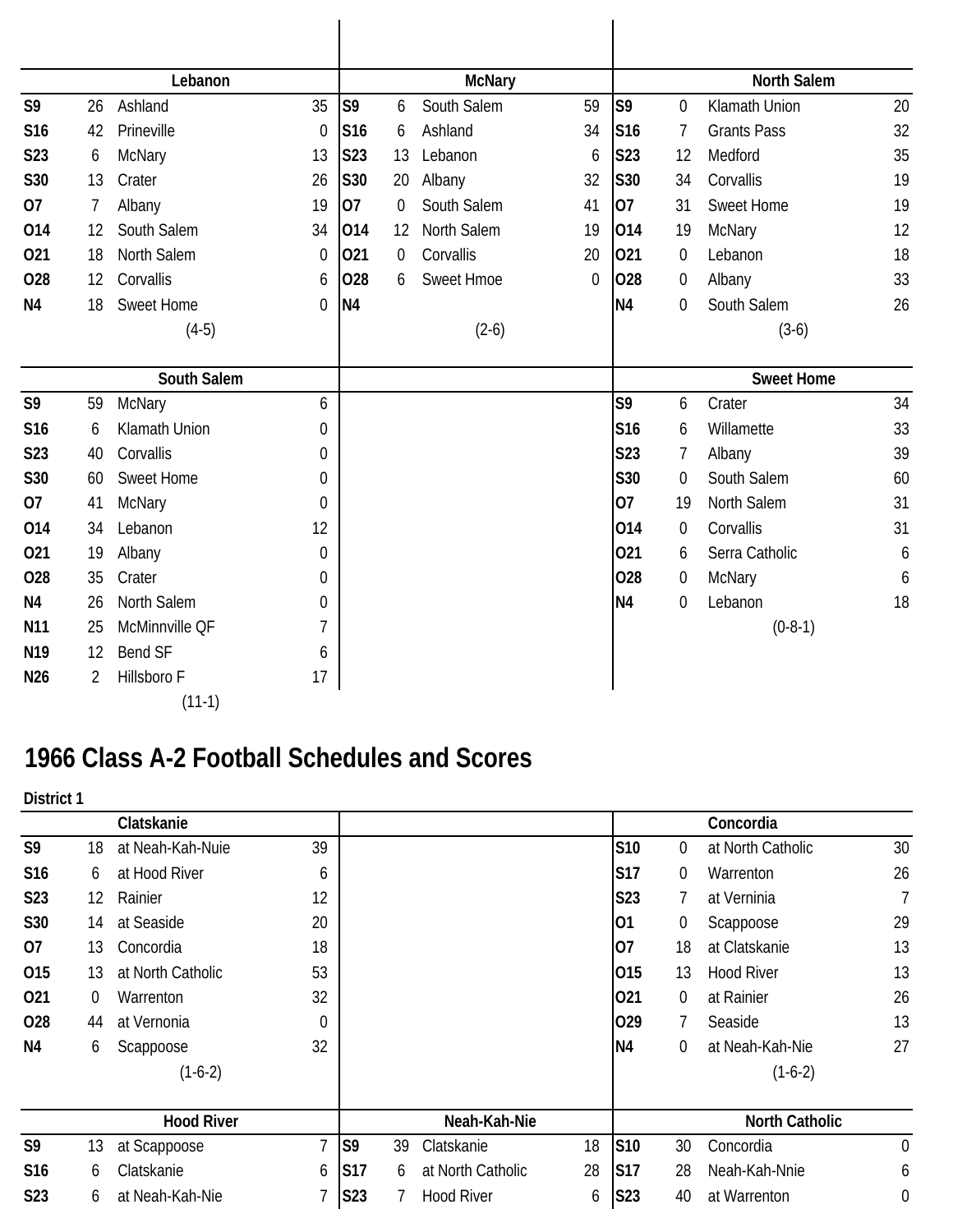| S30            | 6  | at Rainier            | 17               | S30             |                | at Warrenton              | 13               | 01              | 56             | Vernonia                 | 7                |
|----------------|----|-----------------------|------------------|-----------------|----------------|---------------------------|------------------|-----------------|----------------|--------------------------|------------------|
| 07             | 0  | Seaside               | 12               | 07              | 19             | Rainier                   | 0                | 07              | 20             | at Scappoose             | $\boldsymbol{0}$ |
| 015            | 13 | Concordia Acad.       | 13               | 014             | 39             | at Vernonia               | 13               | 015             | 53             | Clatskanie               | 13               |
| 021            | 6  | North Catholic        | 31               | 021             | 7              | Seaside                   | $\boldsymbol{0}$ | 021             | 31             | at Hood River            | 6                |
| 028            | 6  | at Warrenton          | 39               | 028             | 13             | at Scappoose              | 7                | 029             | 46             | Rainier                  | 6                |
| N <sub>4</sub> | 50 | Vernonia              | 19               | <b>N4</b>       | 27             | Concordia                 | 0                | N <sub>4</sub>  | 20             | at Seaside               | $\boldsymbol{0}$ |
|                |    |                       |                  |                 |                |                           |                  | N <sub>11</sub> | 13             | Nestucca QF              | $\boldsymbol{0}$ |
|                |    |                       |                  |                 |                |                           |                  | N <sub>19</sub> | 25             | <b>Bandon SF</b>         | $\boldsymbol{0}$ |
|                |    |                       |                  |                 |                |                           |                  | N <sub>26</sub> | 3              | Vale F                   | 14               |
|                |    | $(2-5-2)$             |                  |                 |                | $(7-2)$                   |                  |                 |                | $(11-1)$                 |                  |
|                |    | Rainier               |                  |                 |                | Scappose                  |                  |                 |                | Seaside                  |                  |
| S9             | 13 | at Vernonia           | 6                | S <sub>9</sub>  | 7              | <b>Hood River</b>         | 13               | S <sub>9</sub>  | 7              | at Warrenton             | 14               |
| S16            | 6  | Scappoose             | 14               | S <sub>16</sub> | 14             | Rainier                   | 6                | S16             | 26             | Vernonia                 | $\mathbf 0$      |
| S23            | 12 | Clatskanie            | 12               | S23             | 12             | Seaside                   | 14               | S23             | 14             | at Scappoose             | 12               |
| S30            | 17 | <b>Hood River</b>     | 6                | 01              | 29             | at Concordia              | $\boldsymbol{0}$ | S30             | 20             | Clatskanie               | 14               |
| 07             | 0  | at Neah-Kah-Nie       | 19               | 07              | $\overline{0}$ | North Catholic            | 20               | 07              | 12             | at Hood River            | $\mathbf 0$      |
| 014            | 12 | at Seaside            | 20               | 014             | 26             | at Warrenton              | 21               | 014             | 20             | Rainier                  | 12               |
| 021            | 26 | Concordia             | $\boldsymbol{0}$ | 021             | 31             | Vernonia                  | $\boldsymbol{0}$ | 021             | 0              | at Nea-Kah-Nie           | $\overline{7}$   |
| 029            | 6  | North Catholic        | 46               | 028             | 7              | Neah-Kah-Nie              | 13               | 029             | 13             | at Concordia             | 7                |
| N <sub>4</sub> | 0  | Warrenton             | 20               | <b>N4</b>       | 32             | Clatskanie                | 6                | N <sub>4</sub>  | 0              | North Catholic           | 20               |
|                |    | $(3-5-1)$             |                  |                 |                | $(5-4)$                   |                  |                 |                | $(6-3)$                  |                  |
|                |    | Vernonia              |                  |                 |                |                           |                  |                 |                | Warrenton                |                  |
| S9             | 6  | Rainier               | 13               |                 |                |                           |                  | S9              | 14             | Seaside\                 | $\overline{7}$   |
| S16            | 0  | at Seaside            | 26               |                 |                |                           |                  | <b>S17</b>      | 26             | at Concordia             | $\boldsymbol{0}$ |
| S23            | 7  | Concordia             | 7                |                 |                |                           |                  | S23             | $\overline{0}$ | North Catholic           | 40               |
| 01             | 7  | North Catholic        | 56               |                 |                |                           |                  | S30             | 13             | Neah-Kah-Nie             | 7                |
| 07             | 0  | Warrenton             | 39               |                 |                |                           |                  | 07              | 39             | at Vernonia              | $\boldsymbol{0}$ |
| 014            | 13 | Neah-Kah-Nie          | 39               |                 |                |                           |                  | 014             | 21             | Scappoose                | 26               |
| 021            | 0  | at Scappoose          | 31               |                 |                |                           |                  | 021             | 32             | at Clatskanie            | $\boldsymbol{0}$ |
| 028            | 0  | Clatskanie            | 44               |                 |                |                           |                  | 028             | 39             | <b>Hood River</b>        | 6                |
| N <sub>4</sub> | 19 | at Hood River         | 50               |                 |                |                           |                  | N <sub>4</sub>  | 20             | at Rainier               | $\boldsymbol{0}$ |
|                |    | $(0-8-1)$             |                  |                 |                |                           |                  |                 |                | $(7-2)$                  |                  |
| District 2     |    |                       |                  |                 |                |                           |                  |                 |                |                          |                  |
|                |    | Amity                 |                  |                 |                | <b>Banks</b>              |                  |                 |                | Dayton                   |                  |
| S9             | 6  | at Banks              | 6                | S <sub>9</sub>  | 6              | Amity                     | 6                | S <sub>9</sub>  | 13             | Taft                     | 12               |
| S16            | 24 | Sheridan              | 12               | S <sub>16</sub> | 13             | Sherwood                  | 26               | S <sub>16</sub> | 19             | Nestucca                 | 25               |
| S23            | 0  | at Philomath          | 6                | <b>S23</b>      | 6              | Dayton                    | 27               | <b>S23</b>      | 27             | at Banks                 | 6                |
| S30            | 35 | Yamhill-Carlton       | 7                | S30             | 0              | at Nestucca               | 34               | S30             | 8              | Sheridan                 | $\theta$         |
| 07             | 0  | at Willamina          | 8                | 07              |                |                           |                  | 07              | 12             | at Philomath             | 12               |
| 014            | 0  | Washougal (WA)        | 14               | 014             | 20             | Sheridan                  | 14               | 014             | 48             | Yamhill-Carlton          | 27               |
| 021            | 27 | Sherwood              | 38               | 021             |                | Philomath                 | 12               | 021             | 0              | at Willamina             | 6                |
| 028            | 0  | at Dayton             | 26               | 028             | 50             | Yamhill-Carlton           | $\boldsymbol{0}$ | 028             | 26             | Amity                    | $\theta$         |
|                |    |                       |                  |                 |                |                           |                  |                 |                |                          |                  |
| N4             | 13 | Nestucca<br>$(2-6-1)$ | 19               | <b>N4</b>       | 6              | at Willamina<br>$(2-5-1)$ | 38               | N <sub>4</sub>  | 46             | at Sherwood<br>$(6-2-1)$ | 12               |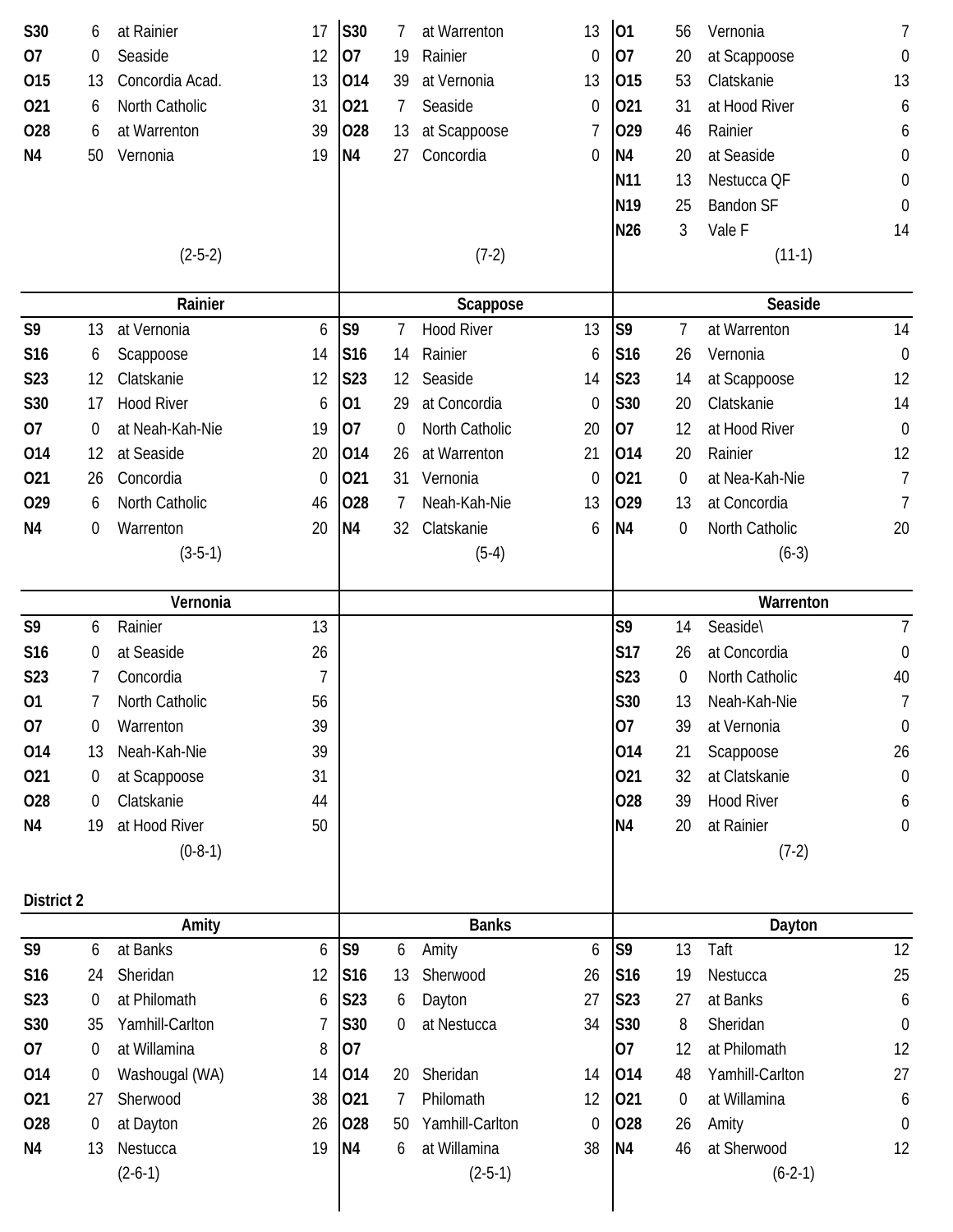|                 |    | Nestucca               |             |                 |    | Philomath               |                  |                 |                  | Sheridan             |                        |
|-----------------|----|------------------------|-------------|-----------------|----|-------------------------|------------------|-----------------|------------------|----------------------|------------------------|
| S9              | 32 | Sherwood               | 13          | S <sub>9</sub>  | 38 | Yamhill-Carlton         | $\boldsymbol{0}$ | S9              | $\overline{1}$   | Willamina            | 13                     |
| S <sub>16</sub> | 25 | at Dayton              | 19          | <b>S16</b>      | 7  | at Willamina            | 25               | S16             | 12               | at Amity             | 24                     |
| S23             | 20 | Woodburn               | 0           | S23             | 6  | Amity                   | $\boldsymbol{0}$ | S23             | 12               | Sherwood             | 28                     |
| S30             | 34 | <b>Banks</b>           | $\mathbf 0$ | S30             | 13 | at Sherwood             | 32               | S30             | $\boldsymbol{0}$ | at Dayton            | 8                      |
| 07              | 39 | at Sheridan            | 13          | 07              | 12 | Dayton                  | 12               | 07              | 13               | Nestucca             | 39                     |
| 014             | 31 | Philomath              | 0           | 014             | 0  | at Nestucca             | 31               | 014             | 14               | at Banks             | 20                     |
| 021             | 37 | at Yamhill-Carlton     | 0           | 021             | 12 | <b>Banks</b>            | $\overline{1}$   | 021             | 0                | Taft                 | 14                     |
| <b>O28</b>      | 39 | Willamina              | 7           | 028             | 19 | at Sheridan             | 13               | 028             | 13               | Philomath            | 19                     |
| N <sub>4</sub>  | 19 | at Amity               | 13          | <b>N4</b>       | 7  | Taft                    | 26               | N <sub>4</sub>  | 32               | at Yamhill-Carlton   | 7                      |
| N <sub>11</sub> | 7  | Bandon QF              | 36          |                 |    |                         |                  |                 |                  |                      |                        |
|                 |    | $(9-1)$                |             |                 |    | $(4-4-1)$               |                  |                 |                  | $(1-8)$              |                        |
|                 |    | Sherwood               |             |                 |    | Willamina               |                  |                 |                  | Yamhill-Carlton      |                        |
| S9              | 13 | at Nestucca            | 32          | S9              | 13 | at Sheridan             | $\overline{7}$   | S9              | $\mathbf 0$      | at Philomath         | 38                     |
| S <sub>16</sub> | 26 | <b>Banks</b>           | 13          | S16             | 25 | Philomath               | 7                | S16             | 13               | Oakridge             | 32                     |
| <b>S23</b>      | 28 | at Sheridan            | 12          | <b>S23</b>      | 48 | at Yamhill-Carlton      | 6                | <b>S23</b>      | 6                | Willamina            | 48                     |
| S30             | 32 | Philomath              | 13          | S30             | 7  | at Kennedy              | 6                | S30             | 7                | at Amity             | 35                     |
| 07              | 40 | at Yamhill-Carlton     | 13          | 07              | 8  | Amity                   | $\boldsymbol{0}$ | 07              | 13               | Sherwood             | 40                     |
| 014             | 19 | Willamina              | 26          | 014             | 26 | at Sherwood             | 19               | 014             | 27               | at Dayton            | 48                     |
| 021             | 38 | at Amity               | 27          | 021             | 6  | Dayton                  | $\boldsymbol{0}$ | 021             | 0                | Nestucca             | 37                     |
| 028             | 13 | Ridgefield (WA)        | 22          | 028             | 7  | at Nestucca             | 39               | 028             | 0                | at Banks             | 50                     |
| N <sub>4</sub>  | 12 | Dayton                 | 46          | N4              | 38 | <b>Banks</b>            | 6                | N <sub>4</sub>  | 7                | Sherifdam            | 32                     |
|                 |    | $(5-4)$                |             |                 |    | $(8-1)$                 |                  |                 |                  | $(0-9)$              |                        |
|                 |    |                        |             |                 |    |                         |                  |                 |                  |                      |                        |
| District 3      |    |                        |             |                 |    |                         |                  |                 |                  |                      |                        |
|                 |    | Mapleton               |             |                 |    |                         |                  |                 |                  | Newport              |                        |
| S9              | 27 | Central Linn           | 13          |                 |    |                         |                  | S9              | 31               | Toledo               | $\overline{2}$         |
| S16             | 18 | Siuslaw                | 0           |                 |    |                         |                  | S16             | 35               | Taft                 | 0                      |
| S23             | 18 | Toledo                 | 7           |                 |    |                         |                  | S23             | 26               | Waldport             | 7                      |
| S30             | 31 | at Taft                | 6           |                 |    |                         |                  | S30             |                  |                      |                        |
| 07              | 19 | at Waldport            | 20          |                 |    |                         |                  | 07              | 13               | Reedsport            | 6                      |
| 014             | 6  | at Newport             | 14          |                 |    |                         |                  | 014             | 14               | Mapleton             | 6                      |
| 021             | 13 | Reedsport              | 7           |                 |    |                         |                  | 021             | 13               | at Siuslaw           | 12                     |
| 028             | 6  | at Stayton             | 15          |                 |    |                         |                  | 028             | 20               | Toledo               | 13                     |
| N <sub>4</sub>  | 13 | at Bandon              | 52          |                 |    |                         |                  | <b>N4</b>       | 0                | at Coquille          | 12                     |
|                 |    |                        |             |                 |    |                         |                  | N <sub>11</sub> | 7                | Bandon QF            | 36                     |
|                 |    | $(4-5)$                |             |                 |    |                         |                  |                 |                  | $(7-2)$              |                        |
|                 |    | Reedsport              |             |                 |    | <b>Siuslaw</b>          |                  |                 |                  | Taft                 |                        |
| S9              | 6  | at Bandon              | 20          | S <sub>9</sub>  | 27 | Pleasant Hill           | 6                | S <sub>9</sub>  | 12               | at Dayton            | 13                     |
| S16             | 13 | Toledo                 | 0           | S <sub>16</sub> | 0  | Mapleton                | 18               | S <sub>16</sub> | $\boldsymbol{0}$ | Newport              | 35                     |
| S23             | 13 | Taft                   | 6           | S24             | 7  | Bandon                  | 45               | S23             | 6                | Reedsport            | 13                     |
| S30             | 0  | Waldport               | 6           | S30             | 30 | Toledo                  | 0                | S30             | 6                | Mapleton             | 31                     |
| 07              | 6  | at Newport             | 13          | 07              | 33 | at Taft                 | 6                | 07              | 6                | Siuslaw              | 33                     |
| 014             | 6  | at Sutherlin           | 22          | 014             | 13 | Waldport                | 6                | 014             | 12               | at Toledo            | $\overline{1}$         |
| 021<br>028      | 7  | at Mapleton<br>Siuslaw | 13<br>26    | 021<br>028      | 12 | Newport<br>at Reedsport | 13<br>14         | 021<br>028      | 14               | Sheridan<br>Waldport | $\boldsymbol{0}$<br>19 |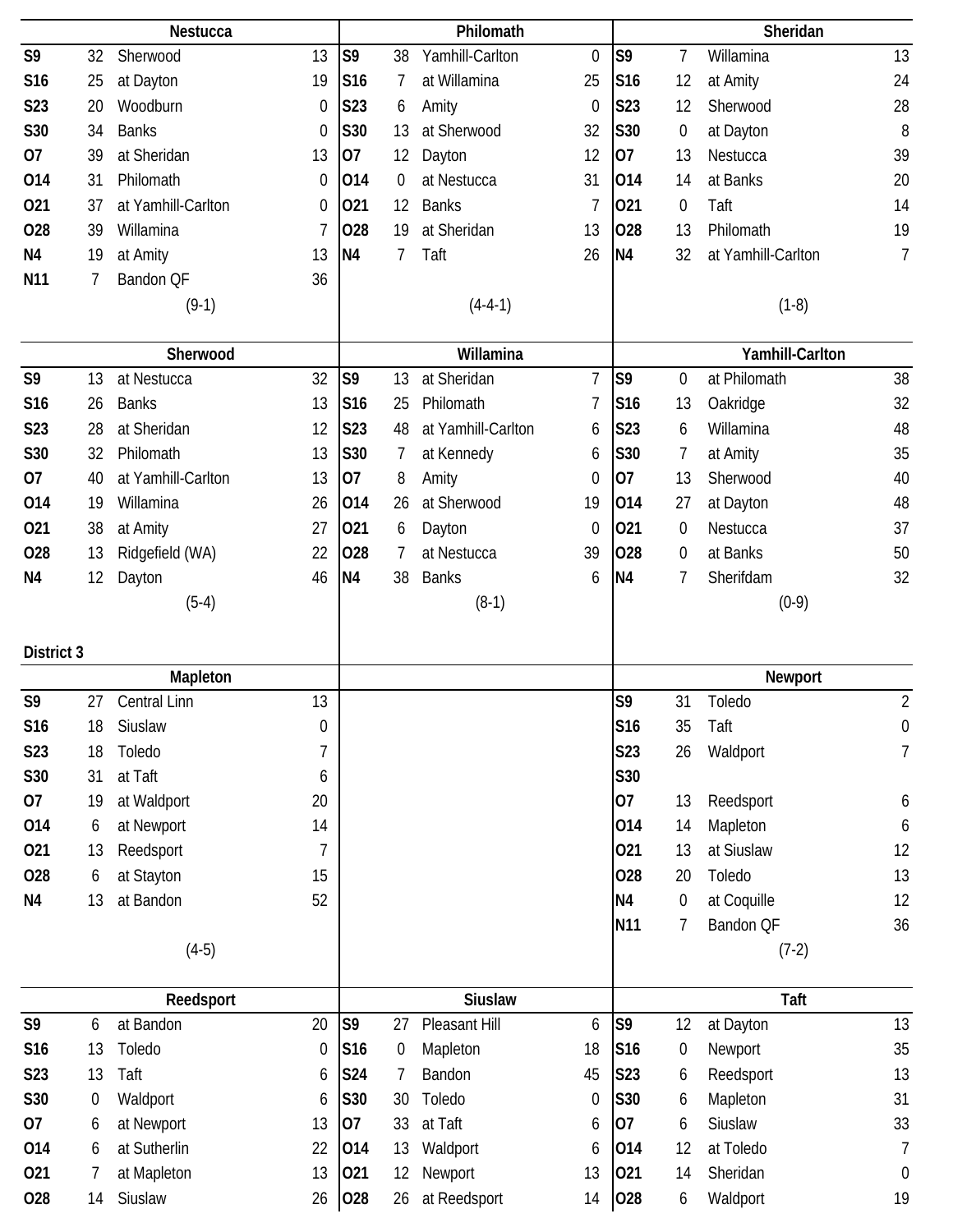| N <sub>4</sub>   | 13             | at Gold Beach       | 33               | N <sub>4</sub>  | 26                | at Brookings-Harbor        | 52                    | N <sub>4</sub>  | 26             | at Philomath                | 7                |
|------------------|----------------|---------------------|------------------|-----------------|-------------------|----------------------------|-----------------------|-----------------|----------------|-----------------------------|------------------|
|                  |                | $(2-7)$             |                  |                 |                   | $(5-4)$                    |                       |                 |                | $(3-6)$                     |                  |
|                  |                |                     |                  |                 |                   |                            |                       |                 |                |                             |                  |
|                  |                | <b>Toledo</b>       |                  |                 |                   |                            |                       |                 |                | Waldport                    |                  |
| S9               | $\overline{2}$ | Newport             | 31               |                 |                   |                            |                       | S9              | 27             | Pacific                     | 12               |
| S16              | 0              | Reedsport           | 13               |                 |                   |                            |                       | S16             | 54             | at Central Linn             | 6                |
| S <sub>2</sub> 3 | 7              | Mapleton            | 18               |                 |                   |                            |                       | S23             | 7              | at Newport                  | 26               |
| S30              | 0              | at Siuslaw          | 30               |                 |                   |                            |                       | S30             | 6              | Reedsport                   | $\mathbf 0$      |
| 07               | 0              | Marshfield JV       | 45               |                 |                   |                            |                       | 07              | 20             | Maplleton                   | 19               |
| 014              | 7              | Taft                | 12               |                 |                   |                            |                       | 014             | 6              | Siuslaw                     | 13               |
| 021              | 0              | Waldport            | 26               |                 |                   |                            |                       | 021             | 26             | at Toledo                   | $\mathbf 0$      |
| 028              | 13             | at Newport          | 20               |                 |                   |                            |                       | 028             | 19             | at Taft                     | 6                |
| N <sub>5</sub>   | 7              | at Pacific          | 18               |                 |                   |                            |                       | N <sub>4</sub>  | 13             | at Myrtle Point             | 64               |
|                  |                | $(0-9)$             |                  |                 |                   |                            |                       |                 |                | $(6-3)$                     |                  |
|                  |                |                     |                  |                 |                   |                            |                       |                 |                |                             |                  |
| District 4       |                |                     |                  |                 |                   |                            |                       |                 |                |                             |                  |
|                  |                | <b>Bandon</b>       |                  |                 |                   | <b>Brookings</b>           |                       |                 |                | Coquille                    |                  |
| S9               | 20             | Reedsport           | 6                | S9              | 18                | Phoenix                    | 13                    | S <sub>9</sub>  | 28             | Douglas                     | $\boldsymbol{0}$ |
| S16              | 26             | Junction City       | 12               | S16             | 27                | Riddle                     | $\boldsymbol{0}$      | S <sub>16</sub> | 53             | South Umpqua                | $\boldsymbol{0}$ |
| <b>S24</b>       | 45             | Siuslaw             | $\overline{1}$   | S23             | 12                | Marshfield JV              | 13                    | <b>S23</b>      | 6              | Glide                       | 12               |
| S30              | 56             | Gold Beach          | 6                | S30             | 0                 | at Coquille                | 20                    | S30             | 20             | Brookings-Harbor            | $\boldsymbol{0}$ |
| 07               | 33             | at Brookings-Harbor | $\boldsymbol{0}$ | 07              | 0                 | Bandon                     | 33                    | 07              | 20             | at Pacific                  | 0                |
| 014              | 19             | Myrtle Point        | 12               | 014             | 63                | at Pacific                 | $\mathbf 0$           | 014             | 44             | at Gold Beach               | 6                |
| 021              | 19             | at Coquille         | 14               | 021             | 19                | Myrtle Point               | 12                    | 021             | 14             | Bandon                      | 19               |
| 028              | 40             | Pacific             | 6                | 028             | 34                | Gold Beach                 | 14                    | 028             | 6              | at Myrtle Point             | 12               |
| N <sub>4</sub>   | 52             | Mapleton            | 13               | <b>N4</b>       | 52                | Siuslaw                    | 26                    | <b>N4</b>       | 12             | Newport                     | $\boldsymbol{0}$ |
| N <sub>11</sub>  | 36             | Newport QF          | 7                |                 |                   | $(6-3)$                    |                       |                 |                | $(6-3)$                     |                  |
| N <sub>19</sub>  | 6              | North Catholic SF   | 25               |                 |                   |                            |                       |                 |                |                             |                  |
|                  |                | $(10-1)$            |                  |                 |                   |                            |                       |                 |                |                             |                  |
|                  |                |                     |                  |                 |                   |                            |                       |                 |                |                             |                  |
|                  |                | <b>Gold Beach</b>   |                  |                 |                   | <b>Myrtle Point</b>        |                       |                 |                | Pacific                     |                  |
| S9               | 13             | at Illinois Valley  | 19               | S <sub>9</sub>  | 60                | South Umpqua               | $\boldsymbol{0}$      | S9              | 12             | at Waldport                 | 27               |
| S16              | 7              | Elmira              | 14               | S <sub>16</sub> | 13                | Glide                      | $\boldsymbol{0}$      | S <sub>16</sub> | $\overline{0}$ | St. Francis                 | 18               |
| S23              | 14             | South Umpqua        | 26               | S23             | 52                | Douglas                    | 6                     | S23             | $\bf{0}$       | Sutherlin                   | 19               |
| S30              | 6              | at Bandon           | 56               | S30             | 46                | Pacific                    | 0                     | S30             | $\overline{0}$ | at Myrtle Point             | 46               |
| 07               | 0              | Myrtle Point        | 24               | 07              | 24                | at Gold Beach              | 0                     | 07              | 0              | Coquille                    | 20               |
| 014              | 6              | Coquille            | 44               | 014             | 12                | at Bandon                  | 19                    | 014             | 0              | <b>Brookings</b>            | 63               |
| 021              | 33             | Pacific             | 13               | 021             | 12                | at Brookings-Harbor        | 19                    | 021             | 13             | at Gold Beach               | 33               |
| 028              | 14             | at Brookings-Harbor | 34               | 028             | $12 \overline{ }$ | Coquille                   | 6                     | 028             | 6              | at Bandon                   | 40               |
| N4               | 33             | Reedsport           | 13               | N <sub>4</sub>  | 64                | Waldport                   | 13                    | N <sub>4</sub>  | 18             | Toledo                      | $\overline{7}$   |
|                  |                | $(2-7)$             |                  |                 |                   | $(7-2)$                    |                       |                 |                | $(1-8)$                     |                  |
|                  |                |                     |                  |                 |                   |                            |                       |                 |                |                             |                  |
| District 5       |                |                     |                  |                 |                   |                            |                       |                 |                |                             |                  |
| S9               |                | <b>Central Linn</b> | 27               | S <sub>9</sub>  |                   | Creswell                   |                       | S <sub>9</sub>  |                | Drain                       |                  |
| S16              | 13             | at Mapleton         | 54               |                 | 15                | at Henley<br>Pleasant Hill | $\boldsymbol{0}$<br>7 | S <sub>16</sub> | 32<br>13       | Eagle Point<br>at Sutherlin | $\overline{7}$   |
|                  | 6              | Waldport            |                  | S <sub>16</sub> | 12                |                            |                       |                 |                |                             | 6                |
| S23              | 14             | at Junction City    | 53               | S23             | 28                | Oakridge                   | 13                    | S24             | $\overline{0}$ | at Elmira                   | 19               |
| S30              | 6              | Pleasant Hill       | 0                | <b>S30</b>      | 7                 | Elmira                     | 26                    | S29             | 12             | at St. Francis              | 14               |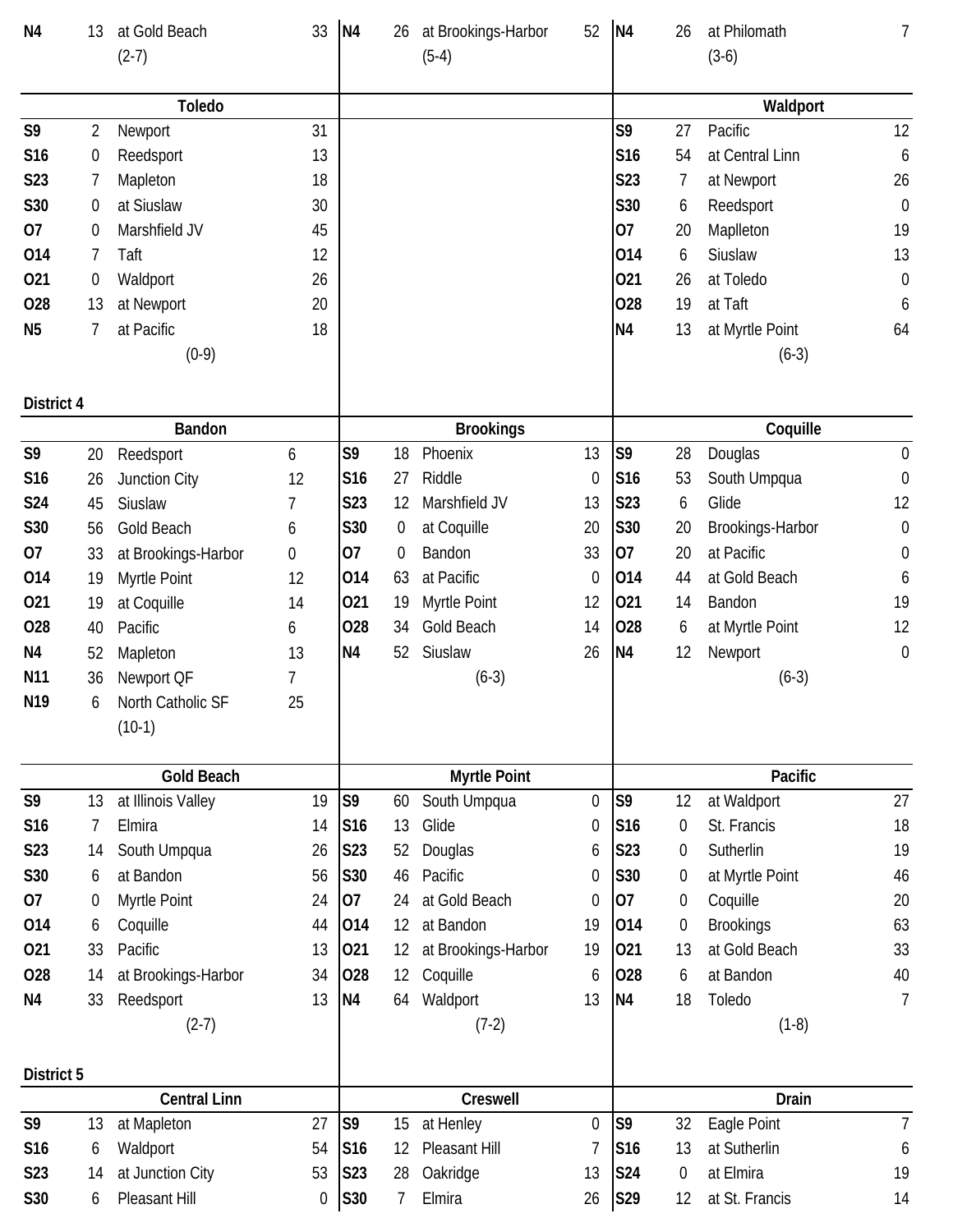| O <sub>8</sub>    | 13               | 33<br>at Elmira          |                | O <sub>8</sub>  | 26             | at St. Francis       | 46 | 07              | 25               | Oakridge                | 33               |
|-------------------|------------------|--------------------------|----------------|-----------------|----------------|----------------------|----|-----------------|------------------|-------------------------|------------------|
| 014               | 6                | 32<br>Drain              |                | 014             | 13             | Junction City        | 46 | 014             | 32               | at Central Linn         | 6                |
| 021               | 0                | St. Francis<br>25        |                | 021             | 40             | at Pleasant Hill     | 0  | 021             | 6                | Junction City           | 52               |
| 028               | 19               | at Oakridge<br>40        |                | 028             | 20             | Drain                | 19 | 028             | 19               | at Creswell             | 20               |
| N4                | 37               | Creswell<br>62           |                | N4              | 62             | at Central Linn      | 37 | N <sub>4</sub>  | 47               | Pleasant Hill           | 13               |
|                   |                  | $(1-8)$                  |                |                 |                | $(6-3)$              |    |                 |                  | $(4-5)$                 |                  |
|                   |                  |                          |                |                 |                |                      |    |                 |                  |                         |                  |
|                   |                  | Elmira                   |                |                 |                |                      |    |                 |                  | <b>Junction City</b>    |                  |
| S9                |                  |                          |                |                 |                |                      |    | S9              | 35               | Oakridge                | $\mathbf 0$      |
| S16               | 14               | at Gold Beach            | $\overline{7}$ |                 |                |                      |    | S16             | 12               | Bandon                  | 26               |
| <b>S24</b>        | 19               | Drain                    | $\mathbf 0$    |                 |                |                      |    | S23             | 53               | Central Linn            | 14               |
| S30               | 26               | at Creswell              | 7              |                 |                |                      |    | S30             | 33               | at Oakridge             | 13               |
| O <sub>8</sub>    | 33               | Central Linn<br>13       |                |                 |                |                      |    | 07              | 52               | Pleasant Hill           | $\mathbf 0$      |
| 015               | 40               | St. Francis              | 6              |                 |                |                      |    | 014             | 46               | Creswell                | 13               |
| 021               | 14               | at Oakridge              | 0              |                 |                |                      |    | 021             | 52               | at Drain                | 6                |
| 028               | 26               | Pleasant Hill            | 0              |                 |                |                      |    | 029             | 60               | at St. Francis          | 13               |
| N4                | 14               | at Junction City<br>27   |                |                 |                |                      |    | N <sub>4</sub>  | 27               | Elmira                  | 14               |
|                   |                  |                          |                |                 |                |                      |    | N <sub>11</sub> | 6                | St. Mary's (Medford) QF | $\boldsymbol{0}$ |
|                   |                  |                          |                |                 |                |                      |    | N <sub>19</sub> | 26               | Vale SF                 | 40               |
|                   |                  | $(7-1)$                  |                |                 |                |                      |    |                 |                  | $(9-2)$                 |                  |
|                   |                  |                          |                |                 |                |                      |    |                 |                  |                         |                  |
|                   |                  | Oakridge                 |                |                 |                | <b>Pleasant Hill</b> |    |                 |                  | St. Francis             |                  |
| S <sub>9</sub>    | $\boldsymbol{0}$ | at Junction City<br>35   |                | S <sub>9</sub>  | 6              | at Siuslaw           | 27 | S10             | 20               | Rogue River             | 6                |
| S16               | 32               | at Yamhill-Carlton<br>13 |                | S <sub>16</sub> | 7              | at Creswell          | 12 | S <sub>16</sub> | 18               | Pacific                 | $\boldsymbol{0}$ |
| S23               | 13               | at Creswell<br>28        |                | <b>S24</b>      | 20             | St. Francis          | 0  | S24             | $\overline{0}$   | at Pleasant Hill        | 20               |
| S30               | 13               | 33<br>Junction City      |                | S30             | 0              | at Central Linn      | 6  | S29             | 14               | Drain                   | 12               |
| 07                | 33               | at Drain<br>25           |                | 07              | $\overline{0}$ | at Junction City     | 52 | O <sub>8</sub>  | 46               | Creswell                | 6                |
| 014               | 13               | at Pleasant Hill         | 9              | 014             | 9              | Oakridge             | 13 | 015             | 6                | at Elmira               | 40               |
| 021               | 0                | Elmira<br>14             |                | 021             | 0              | Creswell             | 40 | 021             | 25               | at Central Linn         | $\boldsymbol{0}$ |
| 028               | 40               | Central Linn<br>19       |                | 028             | 0              | at Elmira            | 26 | 029             | 13               | Junction City           | 60               |
| N <sub>4</sub>    | 20               | St. Francis<br>13        |                | N <sub>4</sub>  | 13             | at Drain             | 47 | <b>N4</b>       | 13               | Oakridge                | 20               |
|                   |                  | $(5-4)$                  |                |                 |                | $(1-8)$              |    |                 |                  | $(5-4)$                 |                  |
|                   |                  |                          |                |                 |                |                      |    |                 |                  |                         |                  |
| District 6 Umpqua |                  |                          |                |                 |                |                      |    |                 |                  |                         |                  |
|                   |                  | Douglas                  |                |                 |                |                      |    |                 |                  | Glide                   |                  |
| S <sub>9</sub>    | $\boldsymbol{0}$ | 28<br>at Coquille        |                |                 |                |                      |    | S9              | 12               | St. Mary's              | $\mathbf 0$      |
| S16               | 0                | Eagle Point              | 6              |                 |                |                      |    | S <sub>16</sub> | $\boldsymbol{0}$ | Myrtle Point            | 13               |
| S23               | 6                | Myrtle Point<br>52       |                |                 |                |                      |    | S23             | 12               | Coquille                | 6                |
| S30               | $\boldsymbol{0}$ | at Riddle<br>33          |                |                 |                |                      |    | S30             | 33               | Sutherlin               | 12               |
| 07                | 6                | Glide<br>39              |                |                 |                |                      |    | 07              | 39               | at Douglas              | 6                |
| 014               | 13               | South Umpqua<br>20       |                |                 |                |                      |    | 014             | 33               | Riddle                  | $\mathbf 0$      |
| 021               | 19               | at Sutherlin<br>40       |                |                 |                |                      |    | 021             | 32               | at Rogue River          | 13               |
| 029               | 14               | at St. Mary's<br>44      |                |                 |                |                      |    | 028             | 46               | at South Umpqua         | $\boldsymbol{0}$ |
| N <sub>4</sub>    |                  |                          |                |                 |                |                      |    | N <sub>4</sub>  | 24               | St. Mary's              | 25               |
|                   |                  | $(0-8)$                  |                |                 |                |                      |    |                 |                  | $(7-2)$                 |                  |
|                   |                  |                          |                |                 |                |                      |    |                 |                  |                         |                  |
|                   |                  | Riddle                   |                |                 |                | South Umpqua         |    |                 |                  | Sutherlin               |                  |
| S9                | 0                | 28<br>at Sutherlin       |                | S <sub>9</sub>  | 0              | at Myrtle Point      | 60 | S9              | 28               | Riddle                  | $\boldsymbol{0}$ |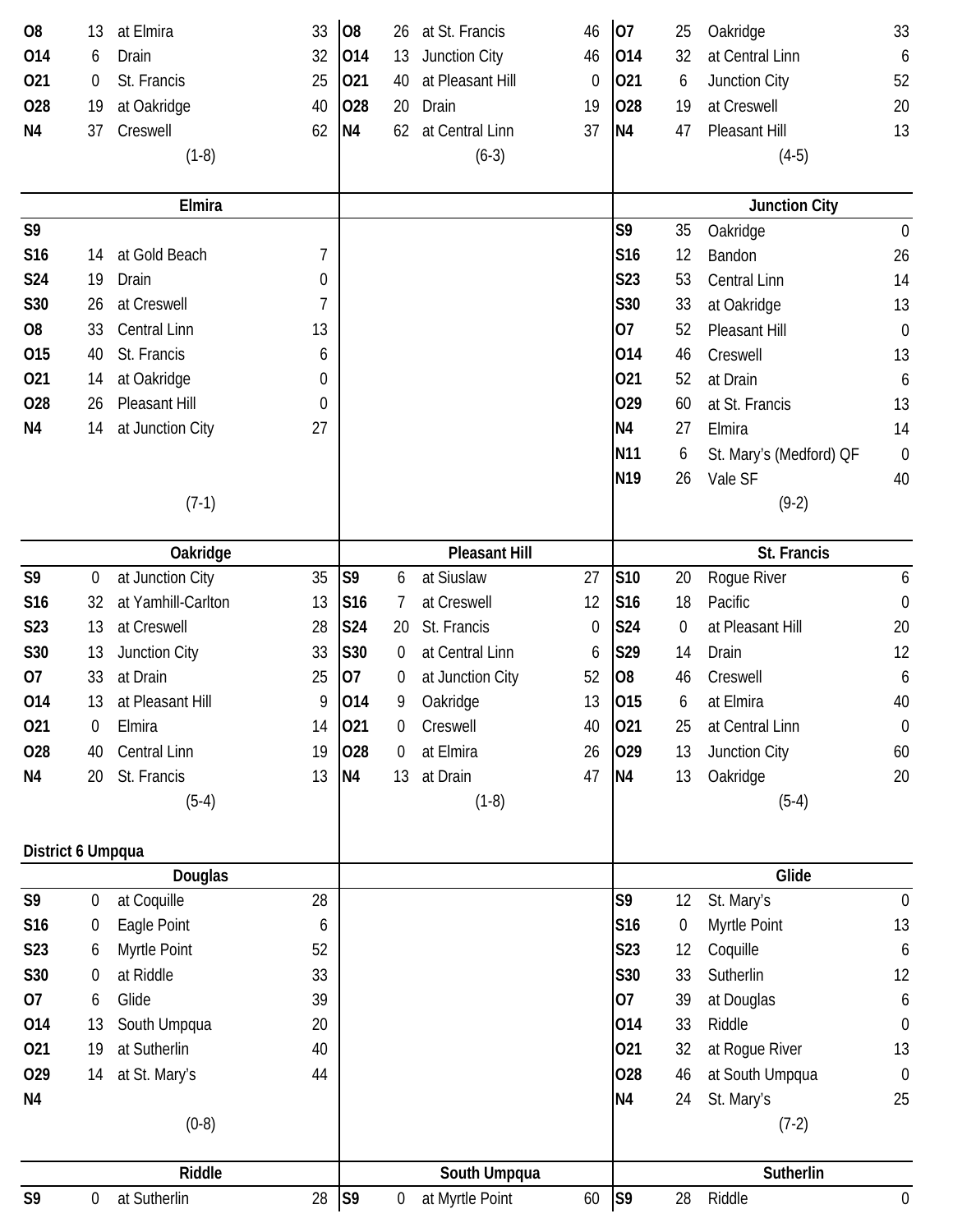| S16                     | 0                | at Brookings           | 27               | <b>S16</b>     | 0                | Coquille               | 53 | S16                    | 6                | Drain                  | 13               |  |
|-------------------------|------------------|------------------------|------------------|----------------|------------------|------------------------|----|------------------------|------------------|------------------------|------------------|--|
| S23                     | 19               | at Illionis Valley     | 32               | <b>S23</b>     | 26               | Gold beach             | 14 | <b>S23</b>             | 19               | Pacific                | $\mathbf 0$      |  |
| S30                     | 33               | Douglas                | 0                | S30            |                  |                        |    | S30                    | 12               | at Glide               | 33               |  |
| 07                      | 0                | at Phoenix             | 24               | 07             | 7                | Sutherlin              | 37 | 07                     | 37               | at South Umpqua        | $\overline{7}$   |  |
| 014                     | $\boldsymbol{0}$ | at Glide               | 33               | 014            | 20               | at Douglas             | 13 | 014                    | 22               | Reedsport              | 16               |  |
| 021                     | 21               | South Umpqua           | 28               | 021            | 28               | Riddle                 | 21 | 021                    | 40               | Douglas                | 19               |  |
| 028                     | 7                | at Sutherlin           | 12               | 028            | 6                | Glide                  | 46 | 028                    | 12               | Riddle                 | $\overline{7}$   |  |
| N <sub>4</sub>          | 39               | at Rogue River         | 12               | N <sub>4</sub> | 13               | Eagle Point            | 28 | N <sub>4</sub>         |                  |                        |                  |  |
|                         |                  | $(2-7)$                |                  |                |                  | $(3-5)$                |    |                        |                  | $(6-2)$                |                  |  |
|                         |                  |                        |                  |                |                  |                        |    |                        |                  |                        |                  |  |
| <b>District 6 Rogue</b> |                  |                        |                  |                |                  |                        |    |                        |                  |                        |                  |  |
|                         |                  | Eagle Point            |                  |                |                  | Henley                 |    | <b>Illionis Valley</b> |                  |                        |                  |  |
| S9                      | 32               | Drain                  | $\overline{1}$   | S9             | 0                | Creswell               | 15 | S <sub>9</sub>         | 19               | Gold Beach             | 13               |  |
| S16                     | 6                | Douglas                | 0                | <b>S17</b>     | 25               | Lakeview               | 13 | S <sub>16</sub>        | 6                | Phoenix                | 32               |  |
| S23                     | 20               | Rogue River            | 13               | S23            | $\boldsymbol{0}$ | St. Mary's             | 20 | <b>S23</b>             | 32               | Riddle                 | 19               |  |
| S30                     | $\boldsymbol{0}$ | St. Mary's             | 14               | S30            | 0                | Phoenix                | 40 | S30                    | 20               | Roque River            | 32               |  |
| 07                      | 3                | Henley                 | 12               | 07             | 12               | at Eagle Point         | 3  | 07                     | 7                | St. Mary's             | 19               |  |
| 014                     | 33               | <b>Illinois Valley</b> | $\boldsymbol{0}$ | 014            |                  |                        |    | 014                    | $\boldsymbol{0}$ | at Eagle Point         | 33               |  |
| 022                     | 0                | Lakeview               | 7                | 021            | 34               | <b>Illinois Valley</b> | 20 | 021                    | 20               | at Henley              | 34               |  |
| 028                     | 6                | Phoenix                | 25               | 028            | 21               | Rogue River            | 6  | 028                    | 26               | Lakeview               | 13               |  |
| N4                      | 28               | at South Umpqua        | 13               | N <sub>4</sub> |                  |                        |    | N4                     |                  | $(3-5)$                |                  |  |
|                         |                  | $(4-5)$                |                  |                |                  |                        |    |                        |                  |                        |                  |  |
|                         |                  |                        |                  |                |                  |                        |    |                        |                  |                        |                  |  |
| Lakeview                |                  |                        |                  |                |                  |                        |    |                        |                  | Phoenix                |                  |  |
| S9                      | 6                | Modoc (CA)             | 20               |                |                  |                        |    | S9                     | 13               | at Brookings           | 18               |  |
| S17                     | 13               | Henley                 | 25               |                |                  |                        |    | S <sub>16</sub>        | 32               | <b>Illionis Valley</b> | 6                |  |
| S23                     | 0                | at Phoenix             | 27               |                |                  |                        |    | <b>S23</b>             | 27               | Lakeview               | $\boldsymbol{0}$ |  |
| S30                     |                  |                        |                  |                |                  |                        |    | S30                    | 40               | at Henley              | 0                |  |
| O <sub>8</sub>          | 33               | Rogue River            | 32               |                |                  |                        |    | 07                     | 24               | Riddle                 | $\theta$         |  |
| 015                     | 13               | at St. Mary's          | 38               |                |                  |                        |    | 014                    | 12               | at Rogue River         | 12               |  |
| 022                     | 7                | Eagle Point            | 0                |                |                  |                        |    | 021                    | $\boldsymbol{0}$ | St.Mary's              | 19               |  |
| 028                     | 13               | at Illionis Valley     | 26               |                |                  |                        |    | 028                    | 25               | at Eagle Point         | 6                |  |
| N <sub>5</sub>          | $\mathbf 0$      | <b>Burns</b>           | 38               |                |                  |                        |    | N <sub>4</sub>         |                  |                        |                  |  |
|                         |                  | $(2-6)$                |                  |                |                  |                        |    |                        |                  | $(5-1-2)$              |                  |  |
|                         |                  | <b>Rogue River</b>     |                  |                |                  |                        |    |                        |                  | St. Mary's             |                  |  |
| <b>S10</b>              | 6                | at St. Francis         | 20               |                |                  |                        |    | S9                     | 0                | at Glide               | 12               |  |
| S16                     | 6                | at St. Mary's          | 27               |                |                  |                        |    | S <sub>16</sub>        | 27               | Rogue River            | 6                |  |
| S23                     | 13               | Eagle Point            | 20               |                |                  |                        |    | <b>S23</b>             | 20               | at Henley              | $\boldsymbol{0}$ |  |
| S30                     | 32               | at Illionis Valley     | 20               |                |                  |                        |    | S30                    | 14               | at Eagle Point         | $\boldsymbol{0}$ |  |
| O <sub>8</sub>          | 32               | at Lakeview            | 33               |                |                  |                        |    | 07                     | 19               | at Illionis Valley     | $\overline{7}$   |  |
| 014                     | 12               | Phoenix                | 12               |                |                  |                        |    | 015                    | 38               | Lakeview               | 13               |  |
| 021                     | 13               | Glide                  | 32               |                |                  |                        |    | 021                    | 19               | at Phoenix             | $\mathbf 0$      |  |
| 028                     | 6                | Henley                 | 21               |                |                  |                        |    | 028                    | 44               | Douglas                | 14               |  |
| N <sub>4</sub>          | 12               | Riddle                 | 39               |                |                  |                        |    | N <sub>4</sub>         | 25               | at Glide               | 24               |  |
|                         |                  | $(1-7-1)$              |                  |                |                  |                        |    | N <sub>11</sub>        | $\boldsymbol{0}$ | Junction City QF       | 6                |  |
|                         |                  |                        |                  |                |                  |                        |    |                        |                  | $(8-2)$                |                  |  |
|                         |                  |                        |                  |                |                  |                        |    |                        |                  |                        |                  |  |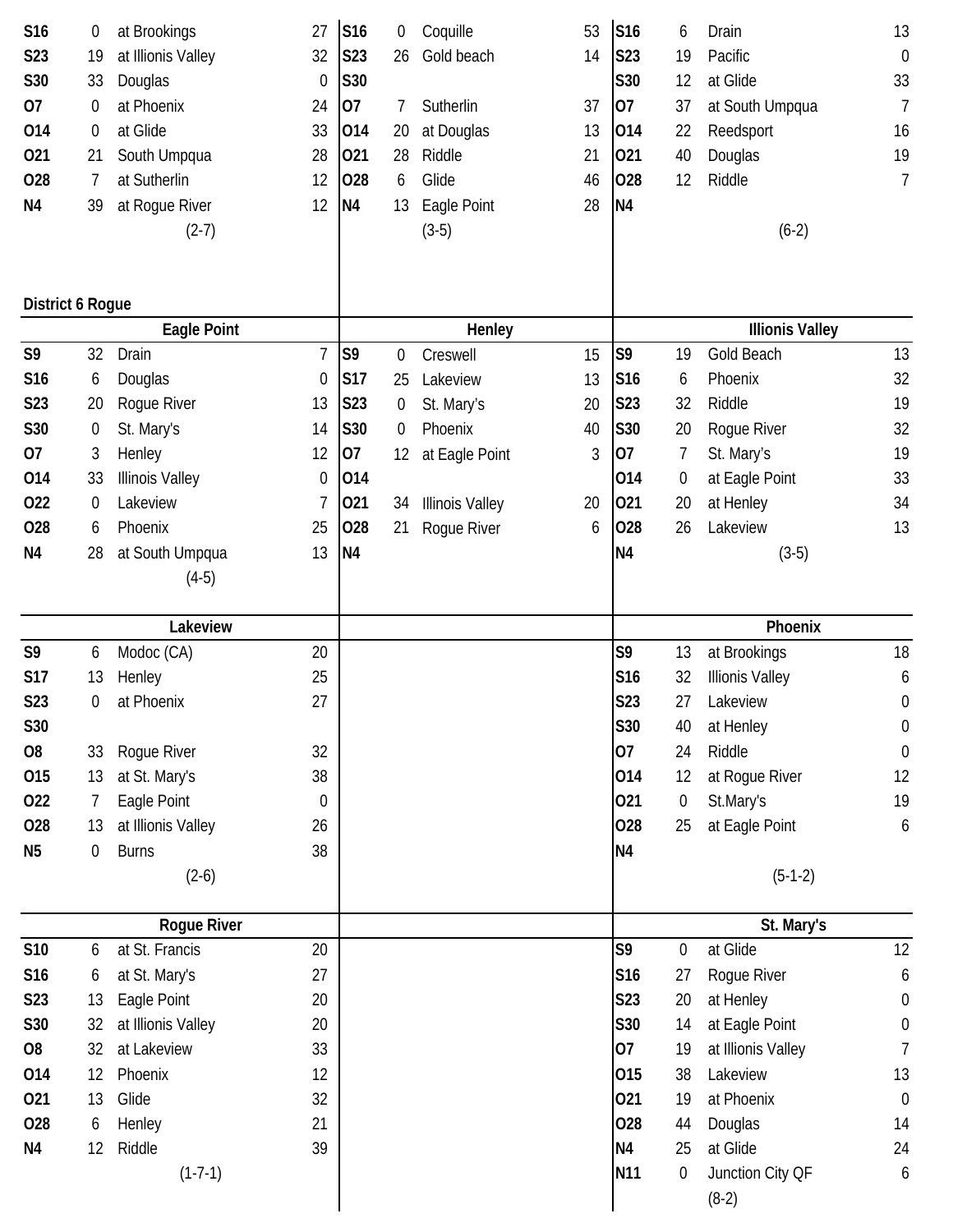| District 7        |    |                       |             |                 |                |                              |             |                 |                  |                          |                        |
|-------------------|----|-----------------------|-------------|-----------------|----------------|------------------------------|-------------|-----------------|------------------|--------------------------|------------------------|
|                   |    | <b>Burns</b>          |             |                 |                | Enterprise                   |             |                 |                  | <b>Grant Union</b>       |                        |
| S <sub>9</sub>    | 25 | Redmond               | 39          | S <sub>9</sub>  | 14             | La Grande                    | 19          | S <sub>9</sub>  |                  | at Wasco County          |                        |
| S16               |    |                       |             | S16             | 13             | at Grant Union               | 19          | S <sub>16</sub> | 19               | Enterprise               | 13                     |
| <b>S24</b>        | 33 | at Madras             | 20          | S23             | 18             | Vale                         | 49          | S23             | 7                | at Condon                | 14                     |
| S30               | 13 | Sherman               | 12          | 01              |                | at Wahtonka                  |             | <b>S30</b>      | 20               | Pilot Rock               | 13                     |
| 07                |    | at Heppner            |             | 07              | 7              | at Sherman                   | 20          | 07              | 20               | Madras                   | 6                      |
| 014               | 20 | <b>Grant Union</b>    | $\mathbf 0$ | 014             | 32             | at Nyssa                     | 13          | 014             | $\boldsymbol{0}$ | at Burns                 | 20                     |
| 021               | 19 | at Wahtonka           | 6           | 021             | 27             | Madras                       | 7           | 021             | 8                | at Heppner               | 27                     |
| 028               | 20 | at Enterprise         | 24          | 028             | 24             | <b>Burns</b>                 | 20          | 028             | 13               | Sherman                  | 37                     |
| N <sub>5</sub>    | 38 | at Lakeview           | $\mathbf 0$ | N <sub>4</sub>  |                |                              |             | <b>N4</b>       | 14               | Wahtonka                 | 6                      |
|                   |    | Heppner               |             |                 |                |                              |             |                 |                  | <b>Madras</b>            |                        |
| S9                |    | at Pilot Rock         |             |                 |                |                              |             | <b>S10</b>      | $\mathbf 0$      | Prineville               | 41                     |
| S <sub>16</sub>   |    | Condon                |             |                 |                |                              |             | S <sub>16</sub> | 20               | at Redmond               | 40                     |
| <b>S24</b>        |    | at Hermiston JV's     |             |                 |                |                              |             | <b>S24</b>      | 20               | <b>Burns</b>             | 33                     |
| 01                | 13 | at Madras             | 19          |                 |                |                              |             | 01              | 19               | Heppner                  | 13                     |
| 07                |    | <b>Burns</b>          |             |                 |                |                              |             | 07              | 6                | at Grant Union           | 20                     |
| 014               | 20 | at Sherman            | 6           |                 |                |                              |             | 015             | 15               | Wahtonka                 | $\theta$               |
| 021               | 27 | <b>Grant Union</b>    | 8           |                 |                |                              |             | 021             | 7                | Enterprise               | 27                     |
| 028               | 41 | Wahtonka              | $\mathbf 0$ |                 |                |                              |             | <b>O28</b>      |                  |                          |                        |
| N <sub>5</sub>    | 0  | at Vale               | 36          |                 |                |                              |             | N <sub>4</sub>  | 13               | at Sherman               | 20                     |
|                   |    | (District playoff)    |             |                 |                |                              |             |                 |                  |                          |                        |
|                   |    |                       |             |                 |                |                              |             |                 |                  |                          |                        |
|                   |    | <b>Sherman County</b> |             |                 |                | Vale                         |             |                 |                  | Wahtonka                 |                        |
| S9                | 33 | Umatilla              | 21          | S <sub>9</sub>  | 19             | Weiser (ID)                  | $\mathbf 0$ | <b>S10</b>      |                  | <b>White Salmon (ID)</b> |                        |
| S16               | 6  | at Wahtonka           | 12          | S16             | $\overline{0}$ | Ontario                      | 22          | S16             | 12               | Sherman                  | 6                      |
| S23               | 31 | Maupin                | 26          | S23             | 49             | Enterprise                   | 18          | S23             | 0                | at Castle Rock (WA)      | 6                      |
| S30               | 12 | at Burns              | 13          | S30             | 13             | Meridian (ID)                | 26          | 01              |                  | <b>Enterprise</b>        |                        |
| 07                | 20 | Enterprise            | 7           | 07              | 31             | Bishop Kelly (ID)            | 14          | 07              | 14               | Washougal (WA)           | 35                     |
| 014               | 6  | Heppner               | 20          | 014             | 34             | at Vallivue (ID)             | 6           | 015             | $\boldsymbol{0}$ | at Madras                | 15                     |
| 021               |    |                       |             | 021             | 44             | Nyssa                        | 12          | 021             | 6                | <b>Burns</b>             | 19                     |
| 028               | 37 | at Grant Union        | 13          | 028             | 47             | Payette (ID)                 | 0           | 028             | $\boldsymbol{0}$ | at Heppner               | 41                     |
| N4                | 20 | Madras                | 13          | N <sub>5</sub>  | 36             | Heppner                      | 0           | N <sub>4</sub>  | 6                | at Grant Union           | 14                     |
|                   |    |                       |             |                 |                | (District playoff)           |             |                 |                  |                          |                        |
|                   |    |                       |             | N11             | 14             | Central QF                   | 7           |                 |                  |                          |                        |
|                   |    |                       |             | N <sub>19</sub> | 40             | Junction City SF             | 26          |                 |                  |                          |                        |
|                   |    |                       |             | N26             | 14             | North Catholic F<br>$(10-2)$ | 3           |                 |                  |                          |                        |
| <b>District 8</b> |    | <b>Cascade Union</b>  |             |                 |                |                              |             |                 |                  | Central                  |                        |
| S9                |    |                       |             |                 |                |                              |             | S9              | 39               |                          |                        |
|                   |    | at Woodburn           |             |                 |                |                              |             |                 |                  | Gervais                  | $\boldsymbol{6}$<br>40 |
| S16               | 6  | North Marion          | 28          |                 |                |                              |             | S <sub>16</sub> | 0                | Bend                     |                        |
| S23               | 7  |                       | 7           |                 |                |                              |             | S23             | 19               | Kennedy                  | 13                     |
| S30               | 6  | at Serra Catholic     | 41          |                 |                |                              |             | S30             | 26               | Santiam                  | $\boldsymbol{0}$       |